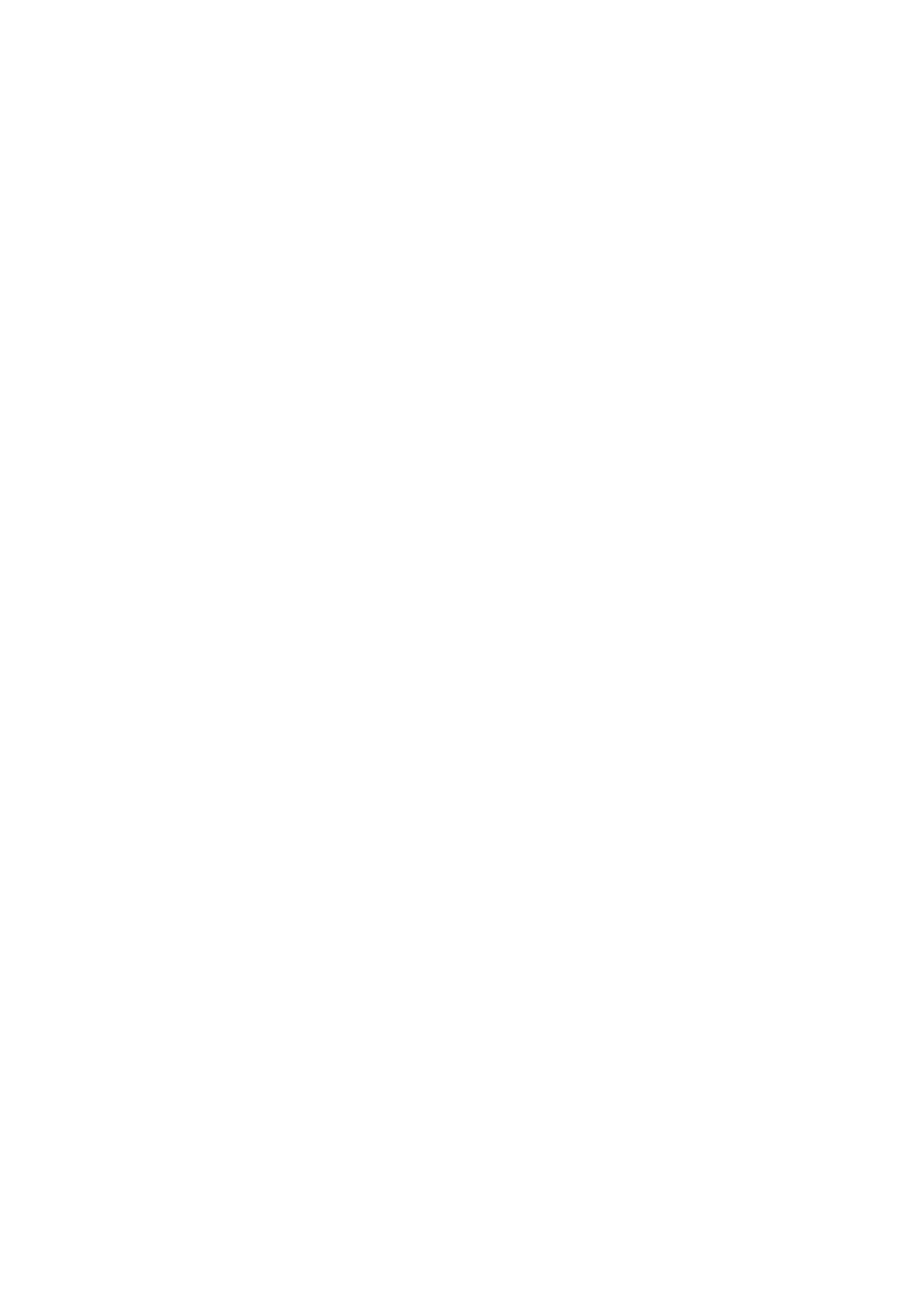#### *Abstract*

This paper explores productivity measurement within the Australian public hospital system. It uses publicly available data to estimate a series of three input stochastic frontier models for public acute care hospitals in each State and Territory over the period 1996-97 to 2005-06. Random and fixed effects models are used to control for unobserved environmental factors affecting measured productivity in each jurisdiction. The resulting estimates of State and Territory productivity levels vary appreciably, suggesting that, if the *observed* differences in productivity reflect productivity potential, productivity improvements in the order of 10 per cent may be achievable in *aggregate* for Australian public hospitals. The results also highlight the need to better understand the factors underpinning the results, particularly if they are used to assess the scope for improvement in public acute care hospital system productivity in individual jurisdictions.

# **1 Introduction**

l

Like the wider health system, the public hospital system is under increasing pressure to deliver the same or improved health services using proportionately fewer resources. Many factors contribute to such pressures including the development of new and more expensive medical technologies, catering for the health demands of an ageing population, greater community expectations for access to health services, and limits on the availability of health workers and government funding to support these higher expected levels of service.

Assessments of the productivity of the delivery of health services would ideally be couched in terms of the health sector as a whole and would account for interactions between system components (eg between general practice, preventative, rehabilitation and acute care services and between private and public service providers). In practice, the information to undertake such a holistic exercise is not currently available. This paper therefore considers the measurement of productivity in Australian State and Territory public acute care hospital systems.<sup>1</sup> It undertakes experimental research to statistically identify the gap, if any, between observed public hospital system productivity and that assessed to be feasible. This assessment is based on the relative performance of Australian public hospital systems over the period 1996-97 to 2005-06.

<sup>1</sup> The Australian Institute of Health and Welfare (AIHW) generally refer to these hospitals as 'public acute hospitals' in *Australian Hospital Statistics* (AIHW 2008).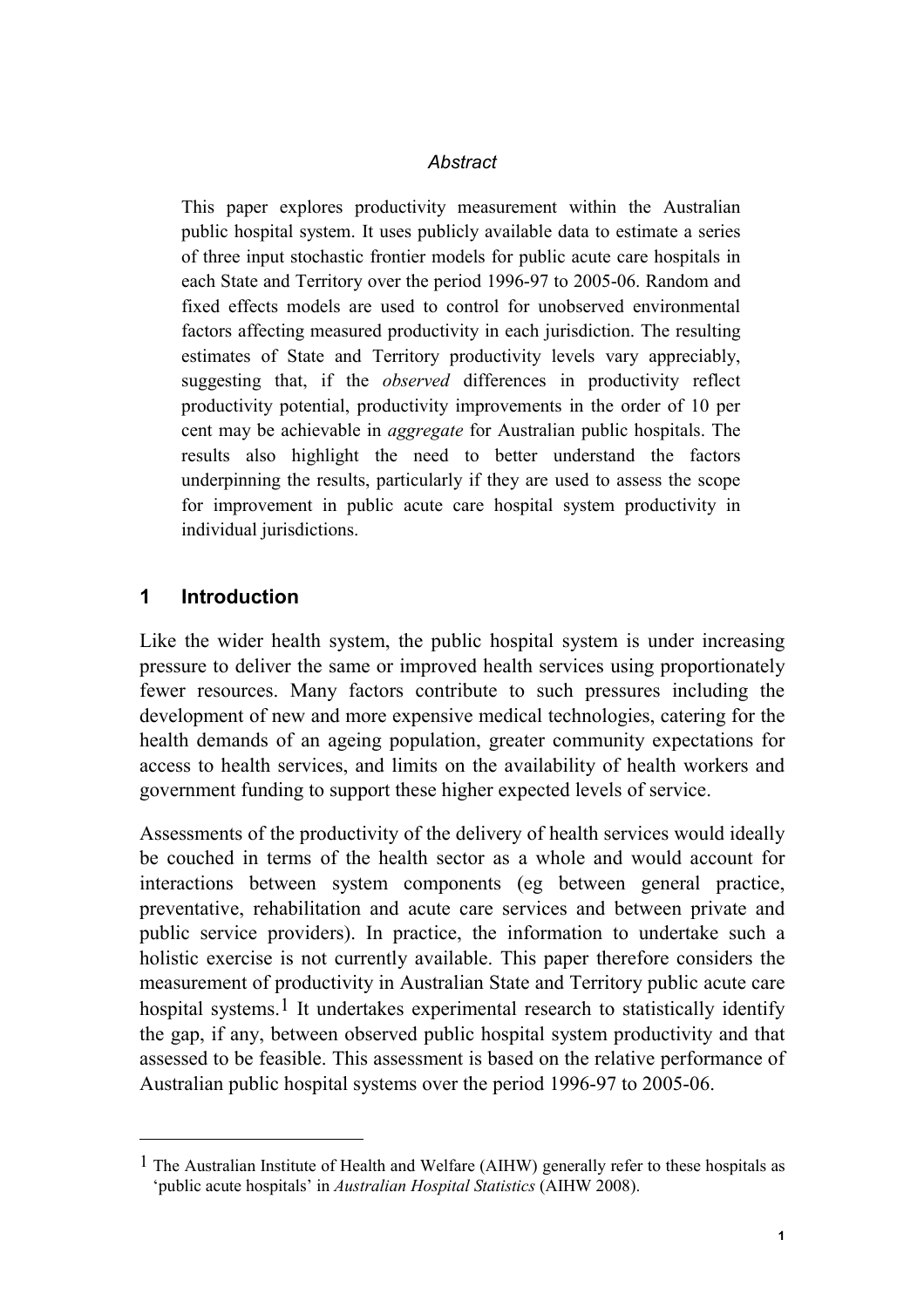The paper is structured as follows. Section 2 provides an overview of health services delivery in Australia. Section 3 discusses some of the broader issues involved in measuring productivity in health services delivery. Section 4 adapts the discussion of productivity measurement in health services delivery to public hospitals. Section 5 specifies the productivity models estimated in this paper for Australian State and Territory public acute care hospital systems. Section 6 outlines the data used and Section 7 presents experimental measures of public hospital system productivity. Section 8 draws the main points made in the paper together.

# **2 An overview of health services delivery in Australia**

Health services (box 1) had an estimated value-added output of \$51 billion (4.9 per cent of GDP) in 2006-07 and employed almost 650 000 people in 2006 (ABS 2007a, 2007b).2

The ABS input-output tables indicate that the delivery of health services in Australia is amongst the most labour intensive activities in the Australian economy. However, the relativities between industries are confounded by different conventions for the measurement of capital inputs in private and public sector activities.3 According to currently available measures, payments to employees account for 69 per cent of total costs in 2001-02 (ABS 2006b). Public hospitals broadly align with the rest of the health sector (ABS 2008).

Collectively, expenditure on public hospitals was the single largest item of recurrent healthcare expenditure in Australia in 2005-06, accounting for around 30 per cent of the \$87 billion in health expenditure (figure 1, left panel). State and Territory governments accounted for 51 per cent of this recurrent expenditure in 2005-06, while the Australian Government (including premium rebates) funded 42 per cent with non-government sources accounting for the remainder (figure 1, right panel).

Separations from private hospitals increased ahead of public acute care hospitals over the last 10 years. Thus, the share of separations accounted for by public acute care hospitals declined from 70 to 62 per cent (figure 2). Obviously, comparative analysis between public and private hospitals would need to recognise compositional changes in the separation mix (eg between complex and time consuming procedures and day admissions).

l

<sup>&</sup>lt;sup>2</sup> Health services gross value added was estimated by applying the share of health services in health and community services in 2001-02 (84.1 per cent) to the gross value-added of health and community services in 2006-07 (\$61.1 billion) (ABS 2006b and 2007b).

 $3$  In particular, there is no net surplus recognised for public sector activities.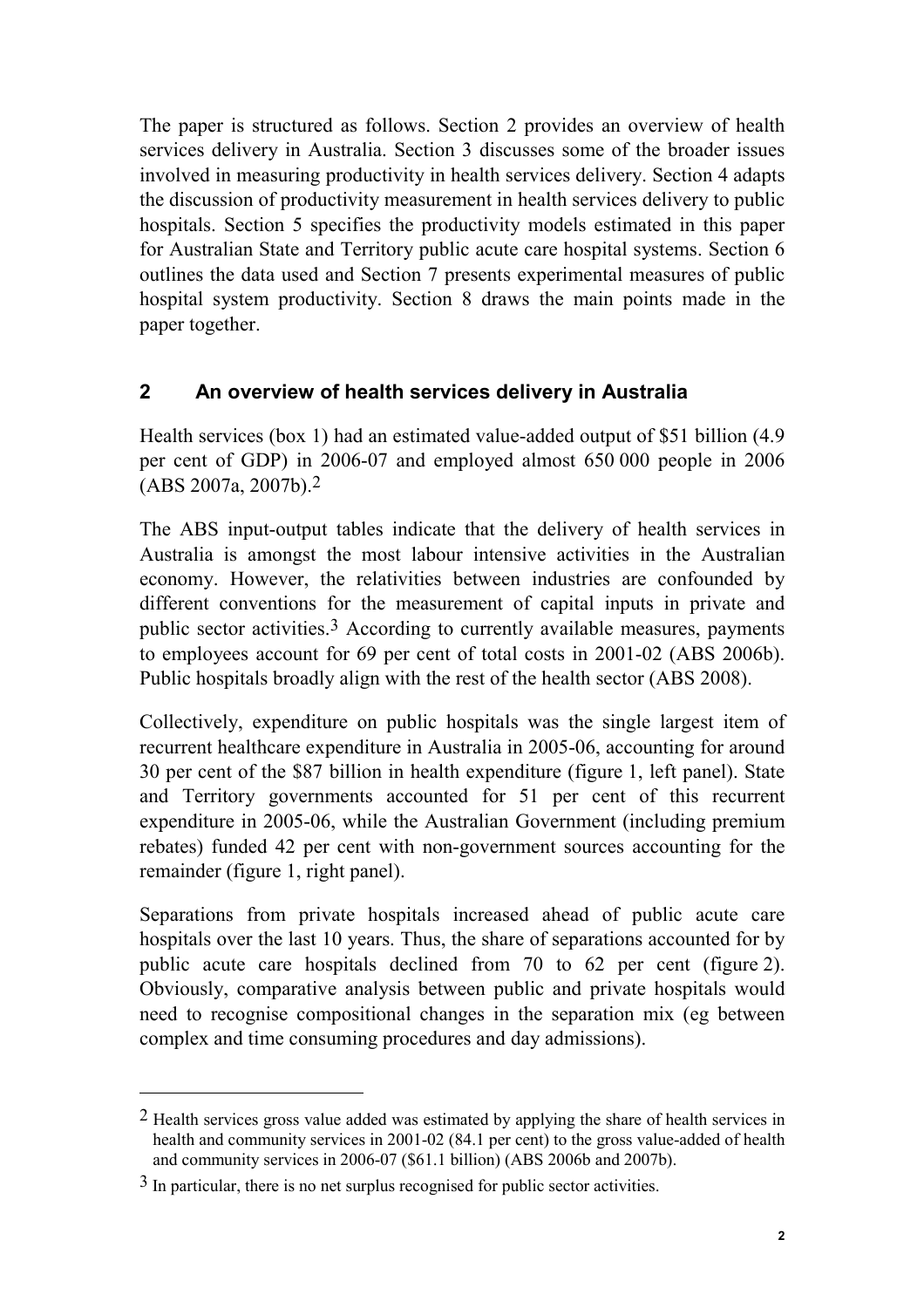### Box 1 **Classifications and definitions of health sector activities**

Health sector activities are classified in a number of different ways in Australia.

Prior to the recent introduction of ANZSIC 2006 (ABS 2006a), the Australian Bureau of Statistics (ABS) defined 'health services' (ANZSIC subdivision 86) on a production basis to include:

- hospitals and nursing homes (ANZSIC group 861);
- medical and dental services (862);
- other health services (863); and
- veterinary services (864).

The ABS definition included animal as well as human health services.

The AIHW — the main publisher of national health data in Australia — uses the ABS definition (excluding veterinary services), but also uses other definitions (typically based on purpose of expenditure or educational qualification). For example, some AIHW definitions of health include expenditure on medicines and pharmaceuticals. Reflecting its production rather than consumption focus, the ABS classifies medicines and pharmaceuticals as part of the 'other chemical products' industry. Consequently, taken on face value, statistics from different sources may not be strictly comparable.

While recognising that the ABS definition of health services includes animal health services that operate under a very different set of institutional and regulatory arrangements to human health services, this paper adopts, insofar as possible, the ABS definition of health services to enable comparability with other industries in the Australian economy. $4$ 

The AIHW (2008, p. 369) defines a *public hospital* as:

A hospital controlled by a state or territory health authority. Public hospitals offer free diagnostic services, treatment, care and accommodation to all eligible patients.

The AIHW defines *acute care hospitals* as:

l

Establishments which provide at least minimal medical, surgical or obstetric services for inpatient treatment and/or care, and which provide round-the-clock comprehensive qualified nursing service as well as other necessary professional services. They must be licensed by the state health department, or controlled by government departments. Most of the patients have acute conditions or temporary ailments and the average stay per admission is relatively short. (AIHW *METeOR* database, reference identifier 269971)

<sup>4</sup> Veterinary services accounted for approximately 2 per cent of the output of health services in 1996-97 (ABS 2001).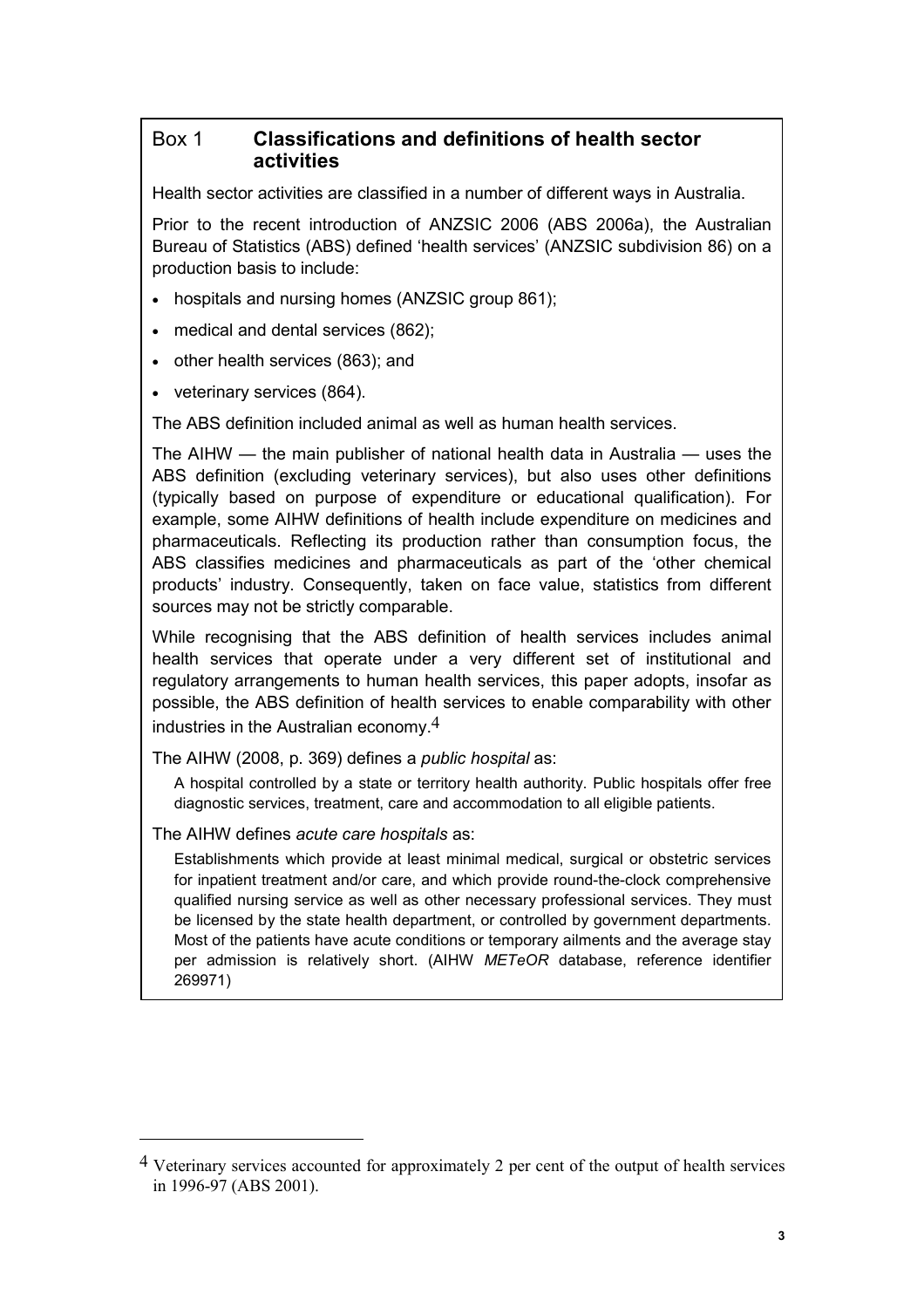# Figure 1 **Australian recurrent health expenditure and public hospital funding, 2005-06**



**a** Source of funding also includes capital expenditure and consumption (\$7 billion). *Source:* AIHW (2007, pp. 21 & 118).

#### Figure 2 **Public acute care and private hospital separations, 1996-97 to 2006-07**<sup>a</sup>



**a** Public acute care hospitals do not include public psychiatric hospitals. *Source:* AIHW (2008, p. 19).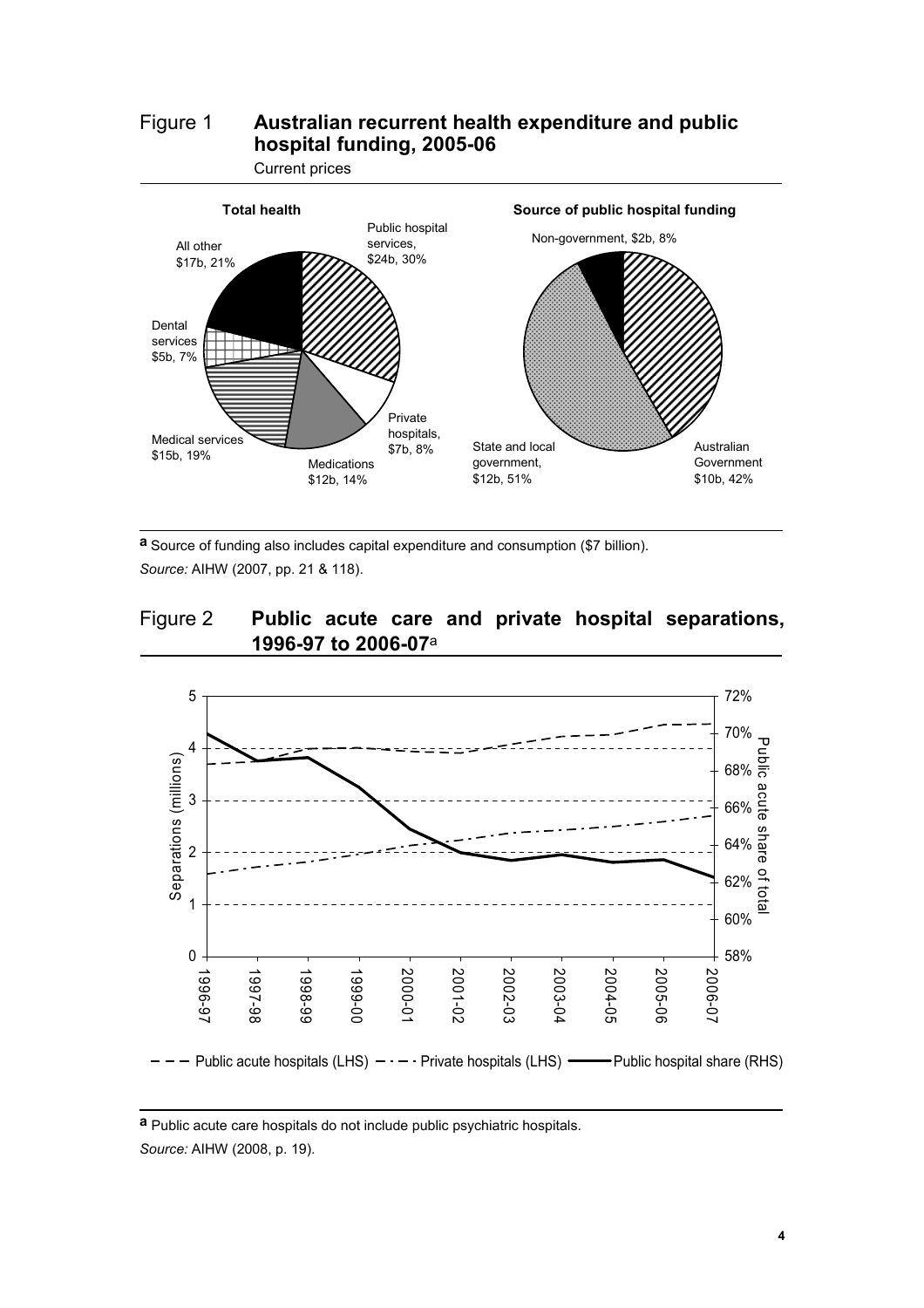## *Public acute care hospitals in more detail*

Public acute care hospitals are all hospitals controlled by State and Territory governments other than public psychiatric hospitals. The AIHW definitions of a 'public hospital' and an 'acute care hospital' are outlined in box 1.

In 2006-07, the State and Territory public acute care hospital systems consisted of:

- 739 hospitals;
- 53 563 available or licensed beds (2.57 per 1000 population);
- 4.6 million separations, of which 50.2 per cent were same day separations;
- 234 717 full-time equivalent (FTE) staff and labour costs of \$16.4 billion;
- 46.1 million non-admitted occasions of service;
- \$25.7 billion in recurrent expenditure;
- 16.8 million patient days (776.5 per 1000 population per annum); and
- an average length of stay of 3.6 days (6.2 days if same day separations are excluded) (AIHW 2008).

Given that public acute care hospitals accounted for 99.7 per cent of all public hospital separations, 97.5 per cent of all public hospitals and 95.8 per cent of all public hospital beds in 2006-07 (AIHW 2008), the performance of the public hospital system can be meaningfully analysed by reference to public acute care hospitals. Accordingly, this paper uses the generic term 'public hospitals' in referring to public acute care hospitals.

# **3 Measuring productivity in health services delivery**

The provision of health services involves the use of physical and human capital resources (inputs) to produce goods and services (outputs) (figure 3). Inputs consist predominantly of the health workforce (staff and their skills), but also buildings, land, technology, medical supplies, food, bed linen, office supplies, utilities, etc. The outputs of the public hospital system are numerous and vary substantially in character, encompassing consultative and procedural services, including acute care treatment (such as hip replacements, cataract operations, organ transplants and oncology treatments), staff training and scientific research. These outputs bestow benefits upon individuals and society (outcomes).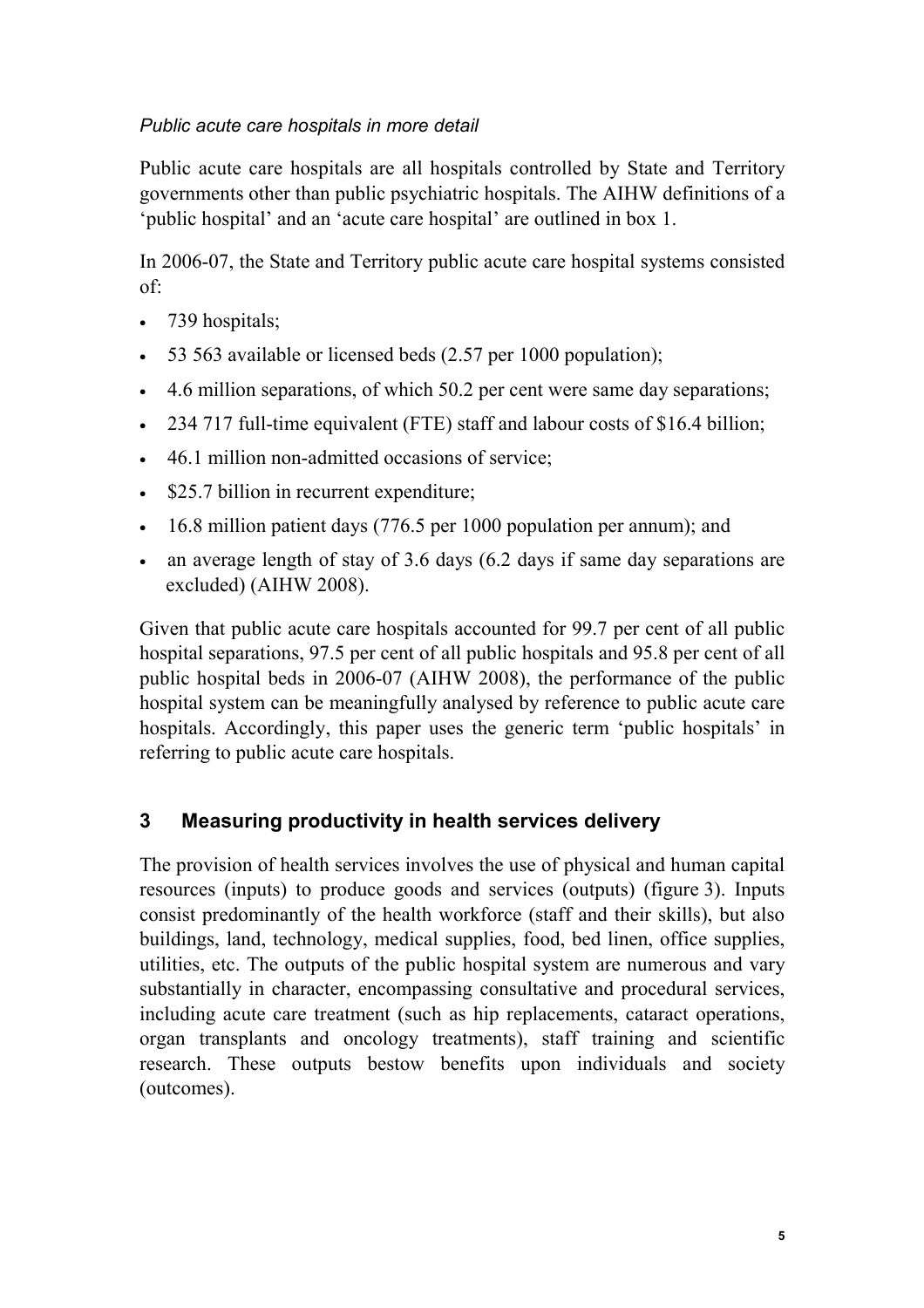#### Figure 3 **Relationship between inputs, outputs and outcomes**



*Source:* PC (2005, p. 370).

The demand for health services, and hence *outcomes required* from the health system, is derived from the desire of individuals for good health and the associated benefits in terms of quality of life and income earning capacity that good health can bring. Public hospital systems are more likely to respond to adverse health events than some parts of the health system such as preventative healthcare and may have a more immediate impact on the health outcomes of patients. However, health outcomes are not just a function of the efficiency of public hospital services delivery, but are also dependent on a wide range of other factors, including community education, housing and the availability of clean water and sanitation.

The character and mix of inputs, processes and outputs, and the outcomes of public hospitals will vary substantially over time. Introduction of new or improved products, technologies and practices all affect the delivery of products and change ways of working, as do broader influences such as relative factor prices and funding levels.

As with all economic activity, public hospital system productivity can be conceived of as the quantity of goods and services produced per unit of input (box 2). As such, productivity incorporates the technical efficiency with which inputs are turned into outputs. Technical efficiency can be measured as the extent to which the same output can be produced using fewer inputs (inputorientated) or the extent to which output can be increased using the same inputs (output-orientated). To simplify the discussion, this paper focuses on outputorientated technical change to provide an indication of the extent to which public hospital outputs could be increased given existing health outlays. This approach is consistent with the assumptions underpinning the econometric techniques used in this paper. It is parallel to the notion that governments determine public hospital system expenditure. Nonetheless, output-orientated technical change also provides an indication of the extent to which resources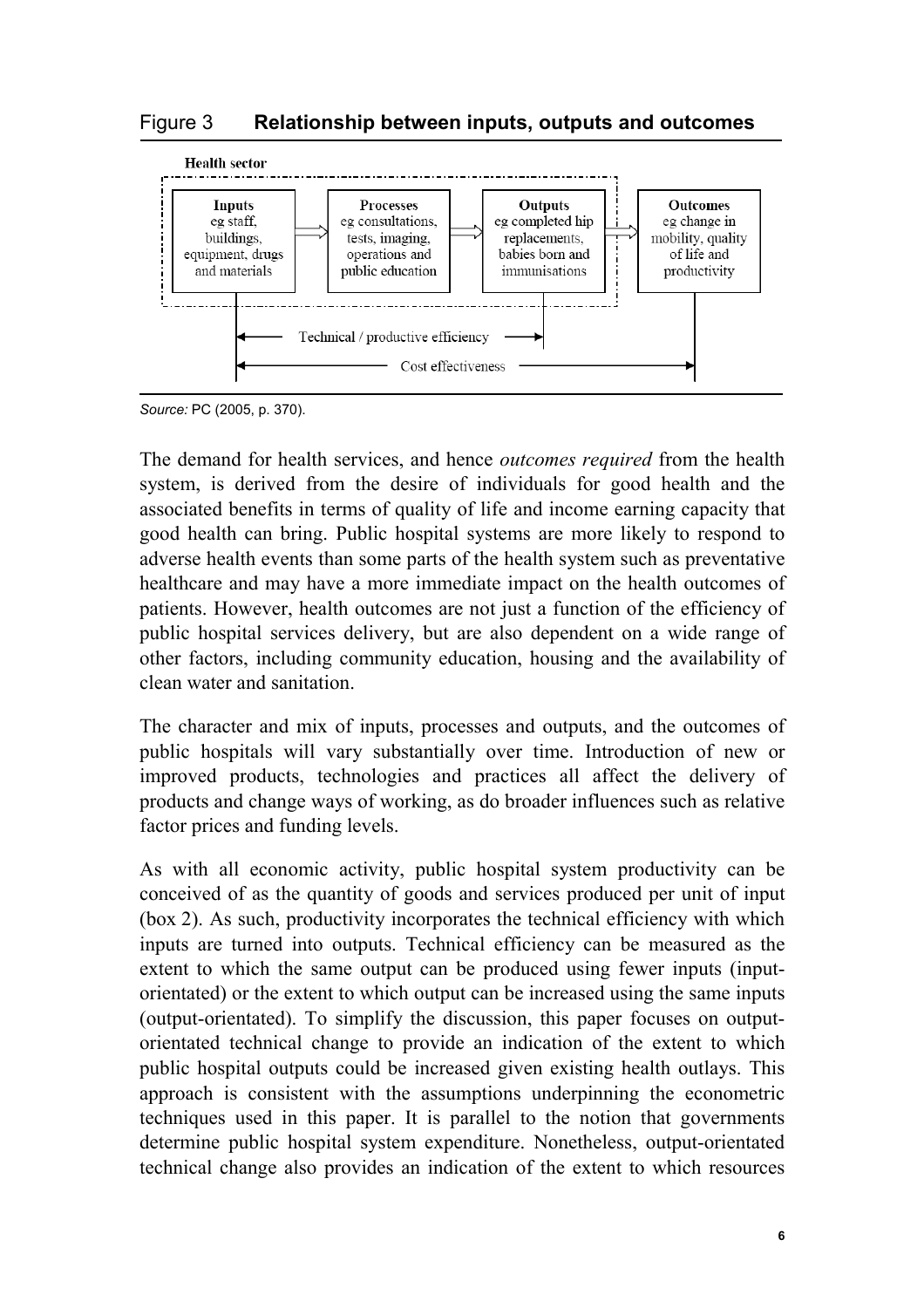can be freed up for use in other activities without compromising current output service levels (input-orientated technical change).

#### Box 2 **Productivity and technical efficiency in standard production processes**

Productivity is the *quantity* of goods and services produced per *unit* of input at a point in time. It incorporates the technical efficiency with which inputs are turned into outputs.

A production function denotes the relationship between units of output and inputs. If there is a single output, *Y*, and a vector of inputs  $(X_1, X_2, X_3,...)$ , the corresponding production function can be denoted as  $Y = f(X_1, X_2, X_3,...)$ . This single output example can be extended to include multiple outputs.

Productivity is commonly measured as  $Y/X$ . If  $X$  is a single input such as labour (capital), the result is a partial measure of average productivity such as labour (capital) productivity. However, if *X* is an index of labour and capital inputs (all inputs), the result is a measure of multi-factor (total factor) productivity.

Technical efficiency is the degree to which the same output can be produced using fewer inputs (input-orientated) or the extent to which output can be increased using the same inputs (output-orientated) *given* existing technology.

Technical efficiency is a necessary condition for productive efficiency (producing output at the least cost), allocative efficiency (maximising social welfare at a point in time), dynamic efficiency (maximising social welfare over time) and cost effectiveness (minimising the cost of producing a given outcome).

Estimates of technical efficiency are typically derived quantitatively using a sample of countries or states and territories and, as a result, are relative rather than absolute measures. To the extent that the sample used does not include world's best practice, in reality, the potential gains may be higher than indicated based on an analysis of historical data.

*Source:* Based on Coelli et al. (2005) and PC (2005, p. 371).

Service quality is an integral part of the care provided by public hospitals and, as such, should ideally be recognised and taken into account in productivity measurement. A failure to properly account for quality changes may result in declines in *measured* productivity to the extent that additional or better quality inputs (such as improved skills) are typically used to provide better quality, rather than more, healthcare (ie quality differences would be incorrectly attributed to technical inefficiency).

At a basic level, health service quality encompasses two key, but distinct, dimensions: length of life (mortality); and quality of life (morbidity). A range of factors may contribute to these overarching measures, such as: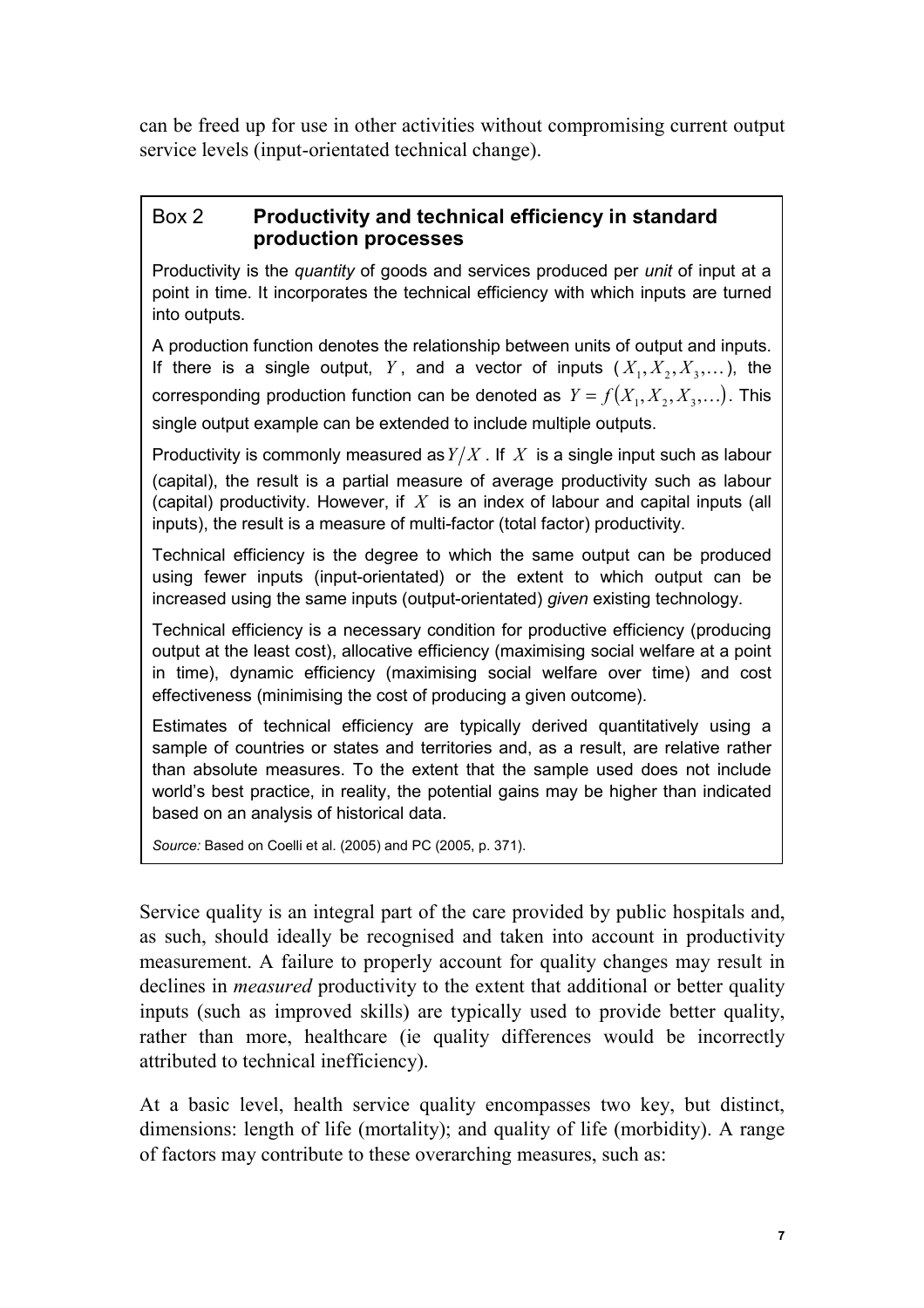- survival rates;
- the duration and intensity of pain;
- the degree of patient mobility;
- the number, nature and severity of complications;
- waiting time length; and
- the nature of patient care received.

An earlier version of this paper (Gabbitas and Jeffs 2007) explored some of these issues further within a productivity measurement context. Notwithstanding that quality is an important part of health services delivery, it is seldom incorporated into measures of health productivity *in practice*. In part, this stems from conceptual and empirical difficulties in identifying and objectively measuring aspects of change in public hospital inputs, outputs and outcomes (such as what is the appropriate counterfactual to use and how best to incorporate quality measures into productivity analysis) and in isolating the contribution made by the public hospital system (ie its micro foundations). As a result, the failure to explicitly adjust for differences in quality implicitly assumes that there are no quality differences across jurisdictions.

In the absence of a suitable counterfactual with clear links to the services provided by hospitals, the impact of quality is not included in this analysis. Nevertheless, a sensitivity analysis using the macro indicator of quality, life expectancy at birth, is provided.

# **4 Public hospital productivity**

# *Measuring productivity*

Productivity measurement requires independent measures of public hospital outputs and inputs. Moreover, it would be useful if the output and input measures chosen for public hospitals aligned as closely as possible with those used by the ABS for the broader health and community services industry and the rest of the economy. This would enable public hospital productivity to be assessed in a wider context.

The measure of industry output used by the ABS to assess productivity in health and community services and other industries — gross value added (GVA) — is not published for public hospitals, nor for the other activities that make up health and community services. Consequently, an alternative measure or proxy of public hospital output is needed to undertake analyses of productivity.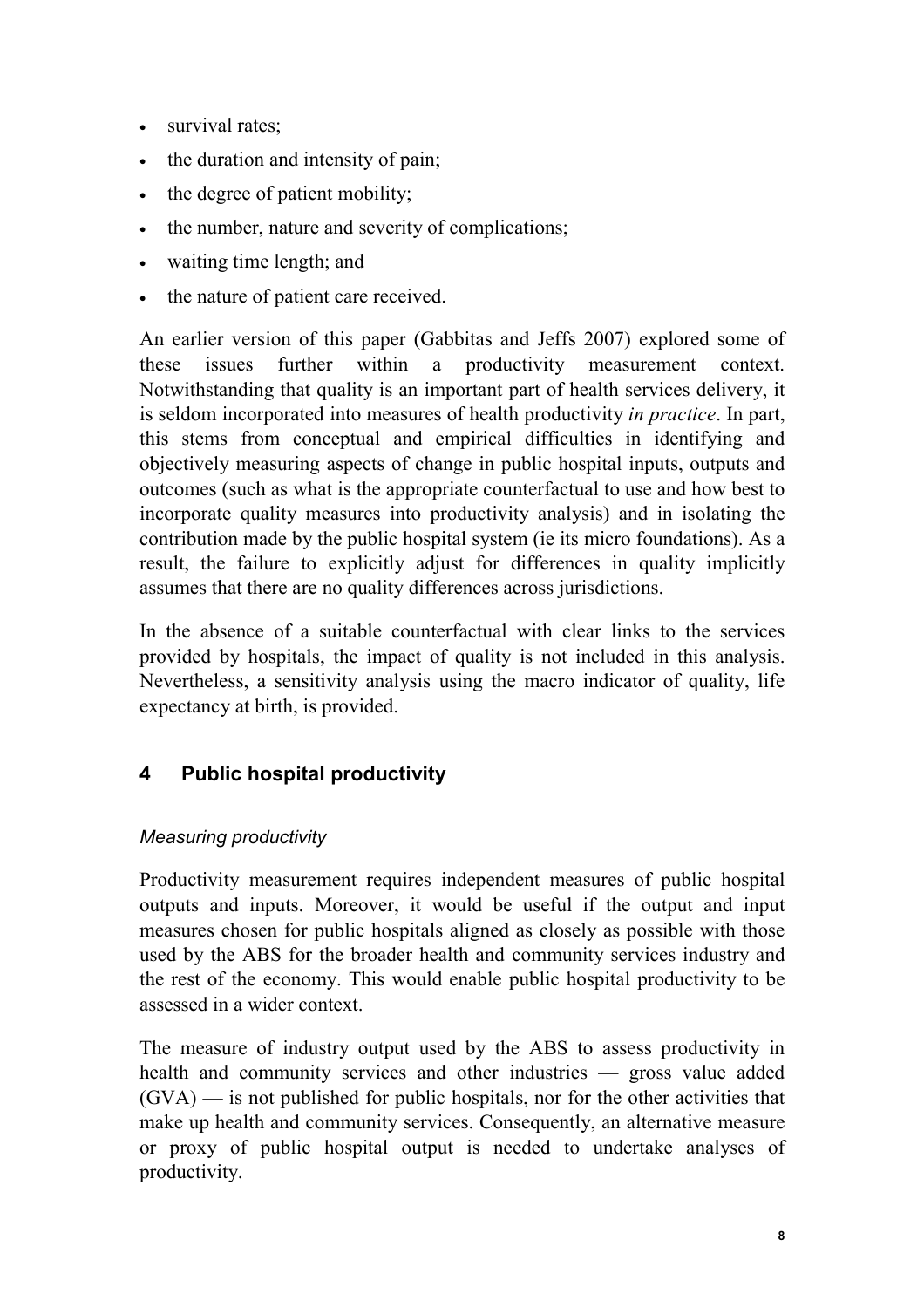The most widely used output measure for public hospitals in Australia is the 'separation' (a completed episode of patient care).5 To account for differences in complexity and resource use across procedures, the number of separations for each procedure is typically weighted up in the calculation of sectoral output using a standardised average cost to obtain 'casemix-adjusted separations'. Separations and casemix-adjusted separations are activity measures and, as such, can be conceived of as services consumed by patients, but differ conceptually from conventional economic measures of output which are valued according to their marginal value in the marketplace. Basic data on separations are not however available on a basis that adjusts for changes in output quality over time (although technological change may result in new procedures). This is equivalent to assuming that the quality of each diagnostic procedure is constant over time.

Measures of the other public hospital outputs, such as teaching, training, and medical and scientific research, are not readily available and are not typically taken into account in productivity measurement.

Aggregate data indicate that labour productivity in Australian public hospitals grew by 4 per cent between 1996-97 and 2005-06. This is less than the 10 per cent published by the ABS for the health and community services sector (ABS 2007b). The difference arises because the ABS measure of output for health and community services (GVA) grew by substantially more over the period than did public hospital casemix-adjusted separations (46 per cent compared to 22 per cent). This suggests that other components of the sector were growing at rates above the sector average. The change in labour productivity, while an important indicator of the development of the sector, is only a partial indicator of productivity performance. In particular, it does not take account of the impact of the use of other inputs (capital services and intermediate inputs) on the productivity of labour. To provide a more complete picture of productivity performance, an analysis should take into account the use of all inputs to production. Such analyses can be adopted to look at the comparative performance of units in the sector and the implied scope for productivity improvement.

l

<sup>5</sup> In Australia, hospital procedures, or separations, are classified into diagnosis related groups (DRGs). The number of DRGs covered varies from year to year in line with revisions to the Australian Refined-Diagnosis Related Groups (AR-DRGs). The 2004-05 collection covered 664 diagnosis related groups (AR-DRG version 5.0).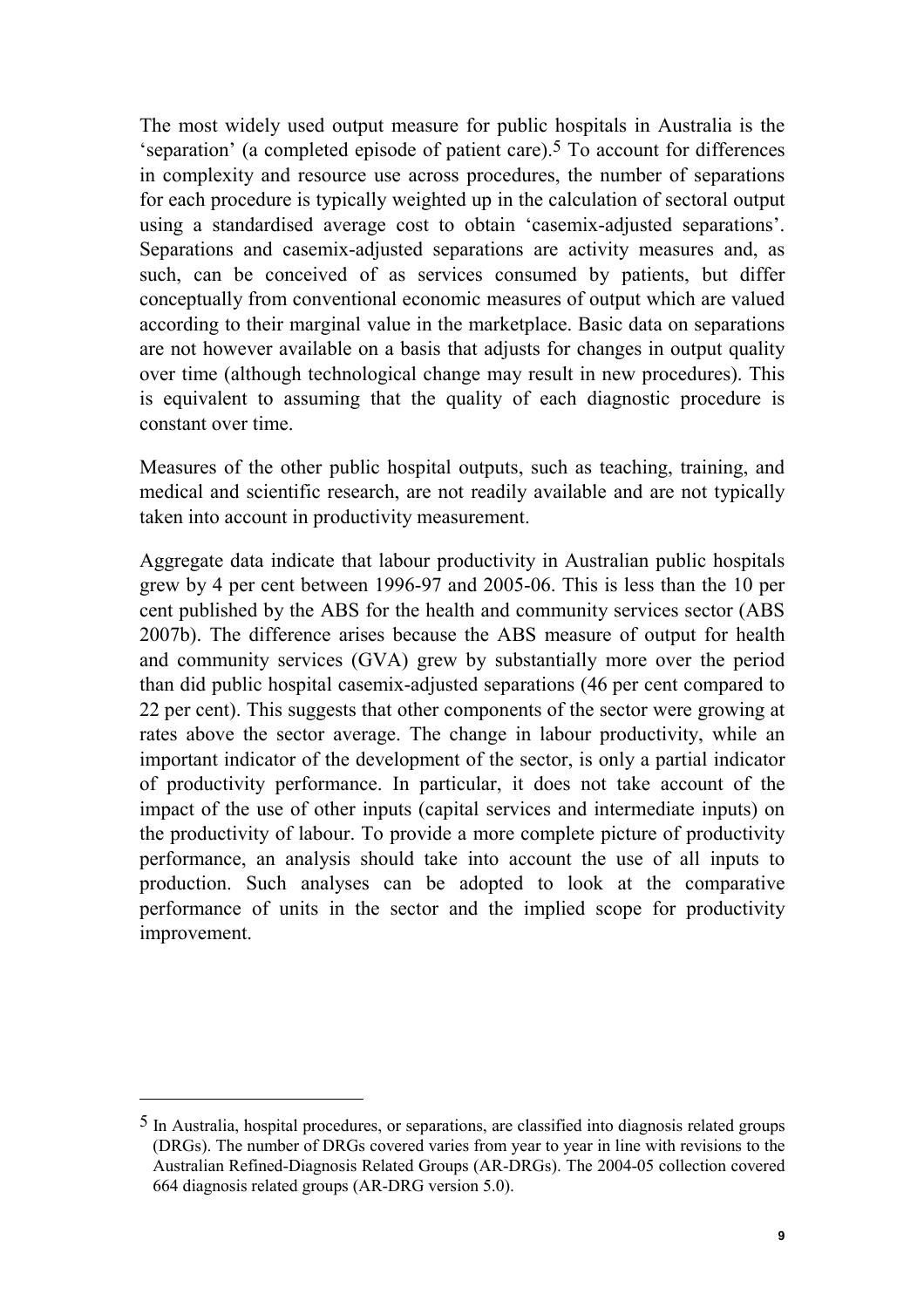Focusing on the public hospital component of the health sector, and when all inputs are taken into account, the statistically estimated gap in productivity between observed public hospital productivity and that assessed to be feasible based on the performance of other public hospitals provides an indication of the scope for improvement in service delivery.

#### *Earlier studies*

There have been earlier empirical studies on the efficiency of individual public hospitals across a range of states in Australia (table 1). The implied inefficiency estimates, and hence scope for improvement, range from 3 to 89 per cent, with an arithmetic mean of 25 per cent and a geometric mean of 18 per cent. Furthermore, studies of the Australian health system enable the implied inefficiency gaps for public hospitals to be reported for different measures of productivity. The studies indicate an arithmetic mean of 4 per cent for labour productivity, 27 per cent for multi-factor productivity (MFP) (labour and capital only) and 28 per cent for total factor productivity (TFP).

There appears to be only one Australian study of private hospitals that could be used to derive comparative estimates for all hospitals (table 1). Notwithstanding the dated nature of this study, its estimates of the implied inefficiency gaps of private hospitals, based on their relative performance, are slightly higher than those for public hospitals. That is, the available estimates suggest that public hospitals undertake more casemix-adjusted separations per unit of input than do private hospitals. This result is consistent with a finding of reviews of the international literature (Hollingsworth 2003, 2008). However, such comparisons are confounded by differences in the regulatory and institutional environments under which public and private hospitals operate. In particular:

- there are scope and coverage differences in the analyses;
- public hospitals are less able to influence the level and mix of patients than private hospitals as they operate as healthcare providers of last resort;
- public and private hospitals do not necessarily have the same mix of activities, for example, in relation to the incidence of more complex, cutting-edge and infrequent procedures. Differences in services mix would be reflected in differences in costs associated with use of more specialised and expensive equipment, lower levels of throughput and capital utilisation and longer surgical times and stays in hospital;
- public hospitals generally undertake more teaching, on-the-job medical training and research than do private hospitals; and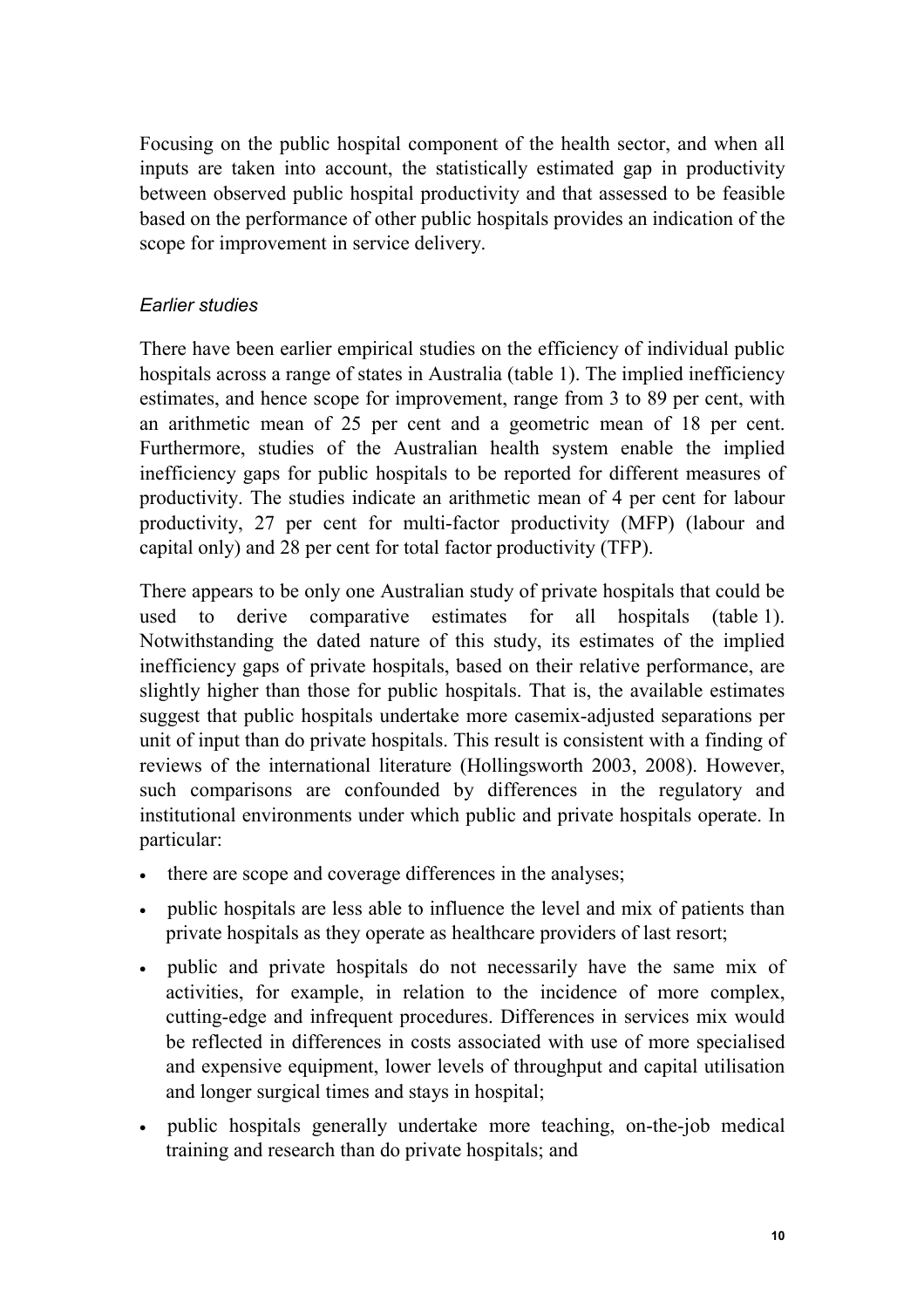• private 'for profit' hospitals face commercial incentives and patterns of service demand which are not the focus of public hospital decision making (ie they face different service delivery objectives and constraints, including equity considerations) (Hollingsworth 2008).

Consequently, all other things being equal, it seems unlikely that there would be an alignment of separations per unit of hospital input between public and private hospitals. It is also unlikely that inferences could be drawn about relative economic efficiency between public and private hospitals unless these (and other relevant) differences are taken into account in any analysis. Hence, the findings of studies analysing private hospital productivity may not be strictly comparable with those of public hospitals.

The remainder of this paper considers the empirical estimation of efficiency gaps in the State and Territory public hospital sector.

### *Productivity estimates for the public hospital system as a whole*

National public hospital cost data indicate substantial variation across States and Territories in the average cost of each procedure over the 650 odd diagnosis related groups in 2003-04 (figure 4). These differences in average cost for the same procedure are suggestive of differences in public hospital productivity across States and Territories.

To help tell us more about the productivity of the public hospital system as a whole, and to test whether there are differences across Australian States and Territories, experimental productivity estimates are derived from data for the period 1996-97 to 2005-06. The estimates are derived econometrically from a three input production function — with labour, capital services and medical supplies as inputs — estimated using stochastic frontier analysis (SFA).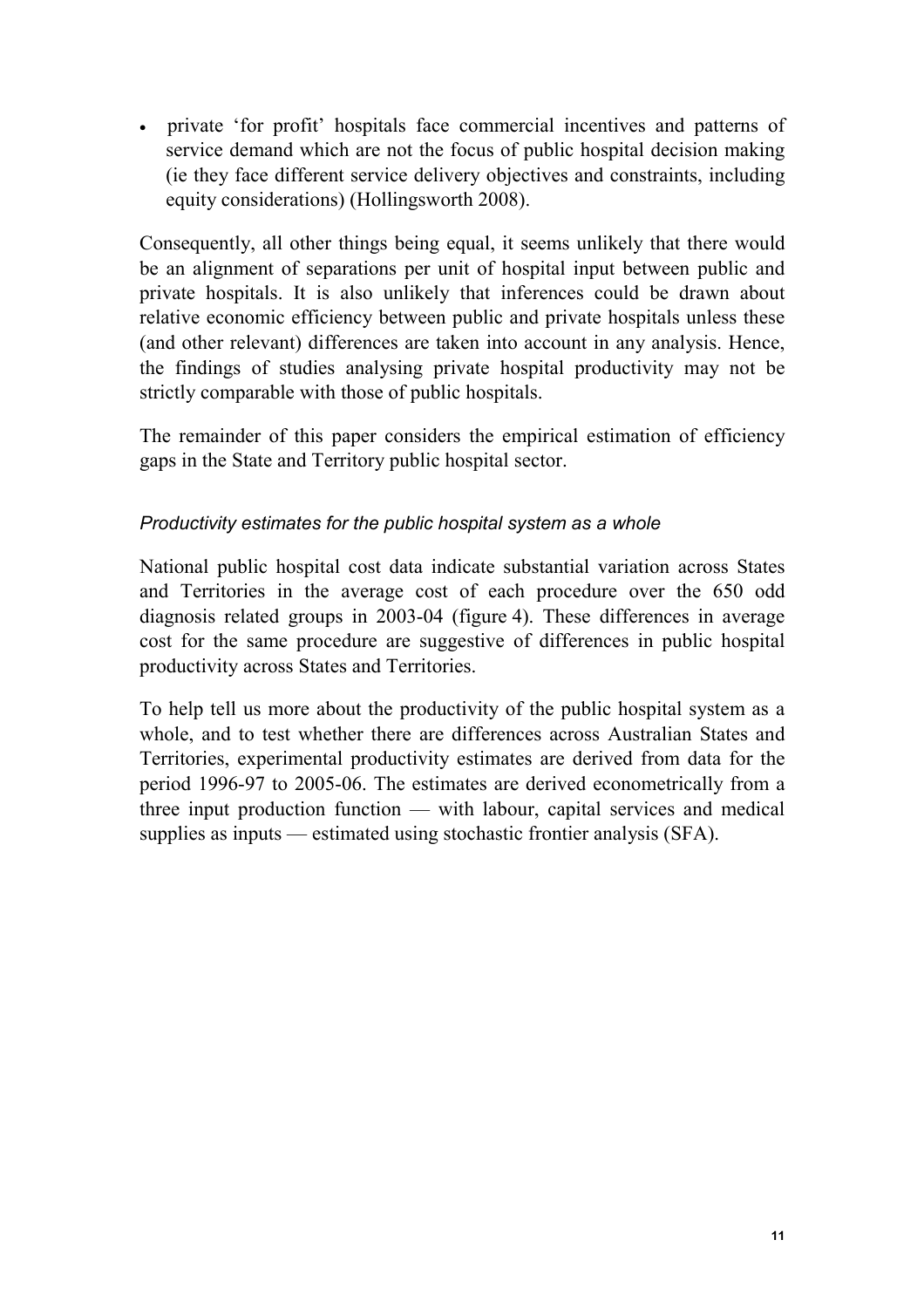#### Figure 4 **Variation in average relative cost of public hospital outputs by procedure and state, ranked by decreasing variation in average costs, 2003-04**<sup>a</sup>

New South Wales, Victoria, Queensland, South Australia and Western Australia



**a** Medical treatment categories are sorted in descending order of the total variation in the relative cost index of each AR-DRG. Excludes 10 DRGs for which cost data was not available for two or more jurisdictions.

*Source:* PC (2006, p. 179).

#### **5 Model specification**

A range of estimation techniques has been used in the empirical literature to estimate changes in productivity over time. Few Australian studies have evaluated the relative merits of using different estimation techniques (Hollingsworth 2003, 2008).

Data envelopment analysis (DEA) is widely used to empirically estimate differences in technical efficiency across a sample (Coelli et al. 2005, Hollingsworth 2003, 2008). It uses linear programming techniques to nonparametrically estimate a common production function across all crosssectional units (in this case, States and Territories) and, as a result of not allowing for cross sectional-specific error terms in estimation, attributes the distance that each jurisdiction is from the estimated efficiency frontier to technical inefficiency. By definition, at least one jurisdiction has to lie on the frontier and, hence, be technically 'efficient'.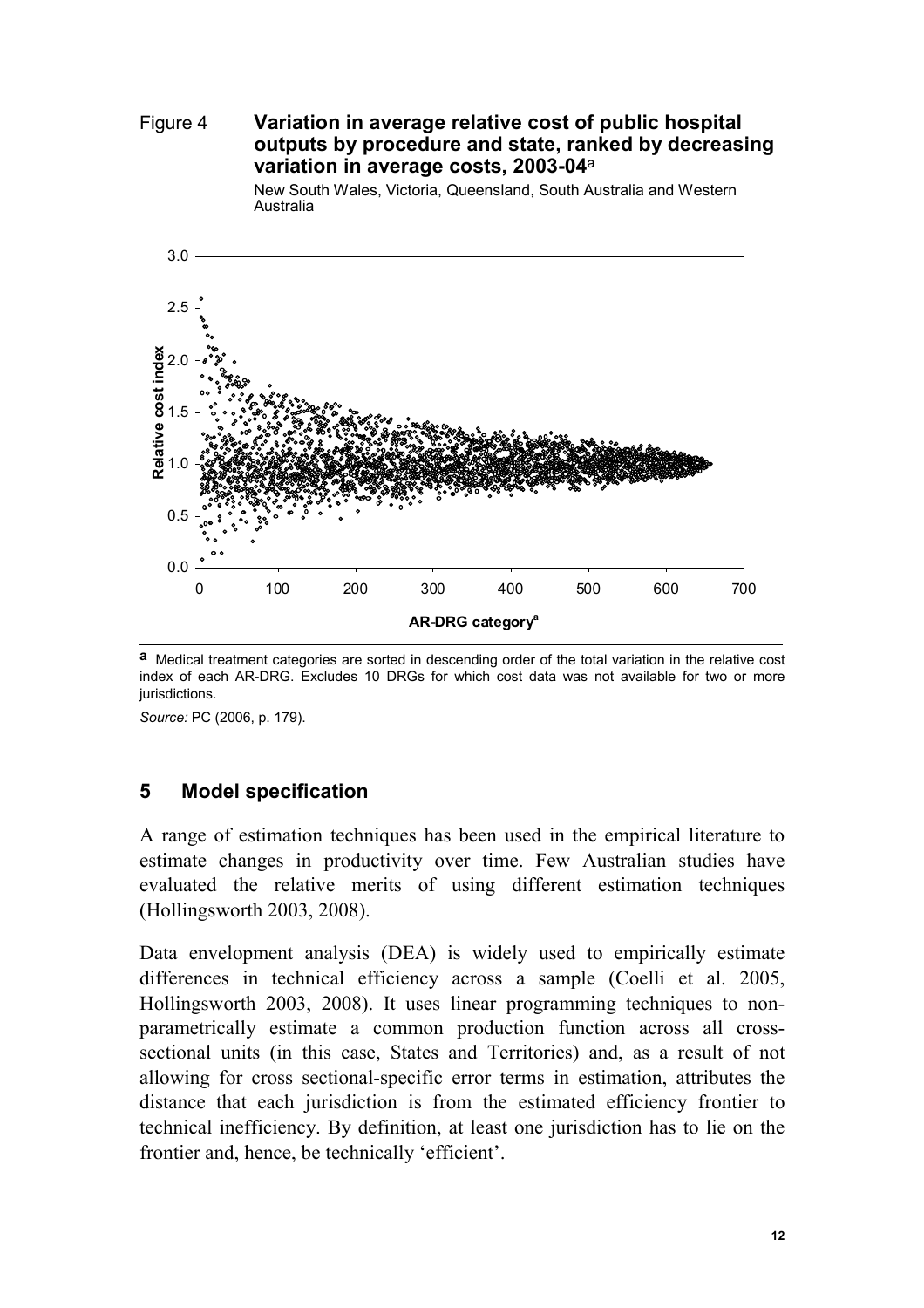In comparison, SFA uses econometric techniques to estimate a similar efficiency frontier to DEA. However, unlike DEA, SFA does not attribute all of the observed differences between States and Territories to differences in technical efficiency, as it allows for measurement error (Coelli et al. 2005). As a result, no jurisdiction need lie on an estimated SFA frontier.

Another advantage in using SFA is that, through the use of random or fixed effects specifications, it can control for the influence of other unspecified environmental factors that may affect the relationship between output and the inputs specified in the model (and implicitly *measured* efficiency). In the context of public hospitals, there are potentially a wide range of such factors. Possible examples include differences in area, population density, ethnicity, income levels, educational attainment, access to care and lifestyle factors that all may influence, in some way, the required use of inputs per unit of standard output. Some of these environmental variables may affect the level of productivity, but may not affect changes in productivity over time (eg area). Governments may be able to influence some of these state-specific factors, but not others.

The reason for controlling for these state-specific 'environmental factors' through random or fixed effects specifications is that a failure to do so will result in omitted variable bias, which typically results in biased parameter estimates that will affect the resulting measure of technical inefficiency. The use of random or fixed effects models is a shorthand way of avoiding the need to explicitly identify, measure and include each relevant environmental factor in the model as an additional explanatory variable (input). These techniques may also pick up some of the institutional differences across states that affect the output and resource use across states, such as the prevalence of teaching hospitals that tend to be more resource intensive per unit of output than nonteaching hospitals and systematic differences in service mix and quality.

One disadvantage of SFA compared to DEA is that SFA does not handle multiple outputs. Consequently, the use of a single output in SFA may result in some loss of information compared to that obtainable from DEA (eg the tradeoff between quality and technical efficiency).

This paper uses a series of random and fixed effects SFA models to estimate the productive efficiency in the delivery of Australian public acute care hospital services over the period 1996-97 to 2005-06 using a balanced panel dataset.

# **SFA models used**

As noted, SFA uses actual data on outputs and inputs to estimate a common stochastic production frontier for all States and Territories. The resulting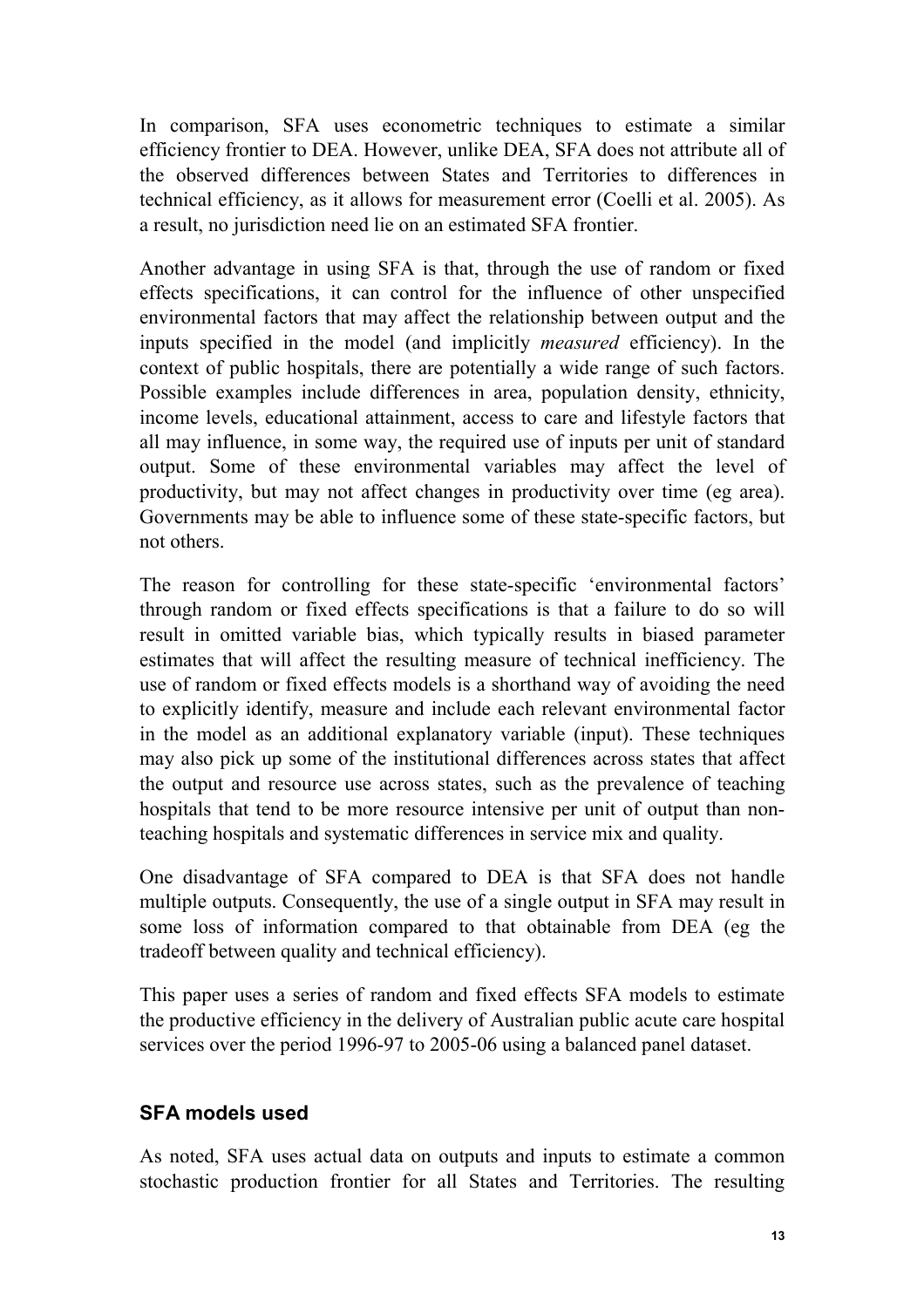difference between the estimated frontier and the actual data for individual states, after allowing for measurement error, gives an estimate of the extent of technical inefficiency in each jurisdiction. If the State or Territory is determined stochastically to lie on the estimated frontier, the measure of technical inefficiency is zero, while it has a positive value if the State or Territory lies inside the frontier. The resulting inefficiency parameter indicates the extent to which output can be increased using the existing level of inputs (or inputs reduced to produce the existing output levels).

SFA models include random and fixed effects specifications. These specifications make different assumptions about the technical inefficiency term and any unobservable state-specific effects:

- the random effects models estimated assume that unobserved state-specific effects: (i) are uncorrelated with the inputs specified; and (ii) behave as 'white noise' (with a mean of zero and constant variance), or can be easily accounted for through the inclusion of suitable environmental variables; and
- the fixed effects models estimated assume that the unobserved state-specific effects are potentially correlated with the inputs used.

Each of the models considered are detailed below.6

## *Random effects SFA models*

The random effects models estimated assume that it is possible to distinguish an independent term that indicates technical efficiency. The general form of a random effects model is:

$$
\ln Q_{it} = \alpha + \beta_L \ln L_{it} + \beta_K \ln K_{it} + \beta_S \ln S_{it} + v_{it} - u_{it}
$$
\n(1)

Where:

l

| $\mathcal{Q}_{it}$                                                                       | casemix-adjusted separations in year t (output); |
|------------------------------------------------------------------------------------------|--------------------------------------------------|
| $\alpha$                                                                                 | a common intercept term;                         |
| $\beta_{\scriptscriptstyle L},\beta_{\scriptscriptstyle K},\beta_{\scriptscriptstyle S}$ | input coefficients;                              |
| $L_{\scriptscriptstyle it}$                                                              | FTE employment (input);                          |
| $K_{it}$                                                                                 | real capital services (input);                   |
| $S_{it}$                                                                                 | real medical supplies (input);                   |
|                                                                                          |                                                  |

 $6$  A fifth alternative model — a 'true' random effects model (Greene 2005) — was also considered, but the resulting estimates of technical inefficiency are not reported here as they appear implausible owing to the absence of *any* measured inefficiency, in *any* jurisdiction, in *any* year over the sample period.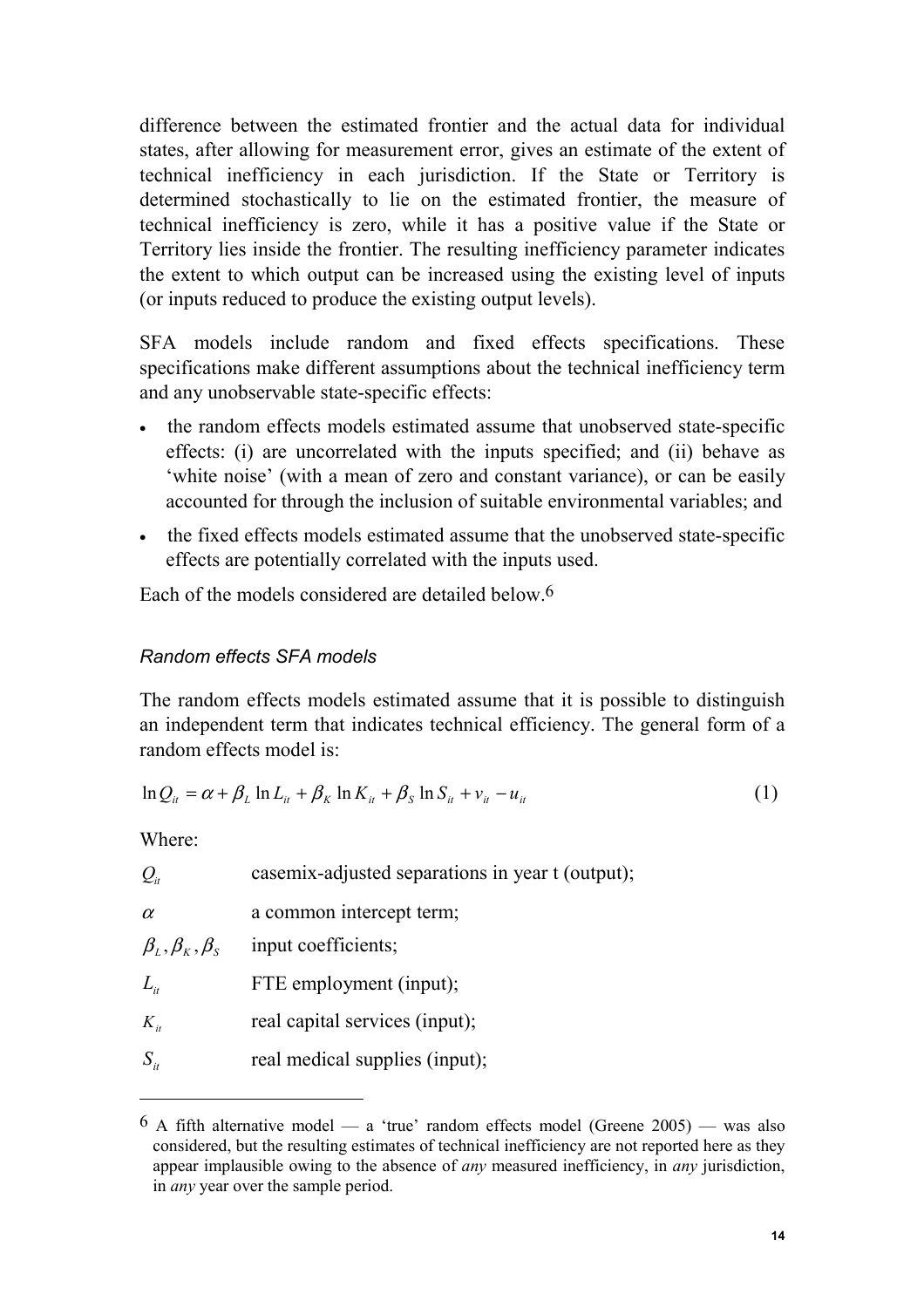- $v_{it}$  an unobserved symmetric random error for State or Territory *i*; and
- $u_{it}$  an unobserved non-negative variable associated with technical inefficiency for State or Territory *i* .

On the basis that  $v_i$  and  $u_i$  are both independent and identically distributed (except that  $u_i \ge 0$ ), the technical efficiency score in State or Territory *i* can be expressed as  $e^{-u_{it}}$ . The estimation of  $u_{it}$  requires assumptions about the distribution of  $v_i$  and  $u_i$  (such as normal and half-normal distributions, respectively).

There are two distinct versions of the random effects model used in the SFA panel data literature:

- the time invariant model (Pitt and Lee 1981); and
- the time varying model (Battese and Coelli 1995).

The key distinction between these two models is that the technical inefficiency term is assumed to remain constant over time in the time invariant model (ie  $u_{it} = u_i$ ), whereas it is allowed to vary over time in the time varying model (ie  $u_{it} \neq u_i$ ).

The implied inefficiency gap — the extent to which technical efficiency can be increased expressed as a ratio of the technical efficiency score — is calculated in this paper as  $(1 - e^{-u_{it}})/e^{-u_{it}}$ .

A drawback with the time varying random effects model is that it does not allow for 'changes in the rank ordering of firms over time' (ie changes in relative technical efficiency across jurisdictions over time) (Coelli et al. 2005, p. 278).7

# *Fixed effects SFA models*

 $\overline{a}$ 

These models are distinguishable from random effects models in that they assume that the unobserved state-specific factors are potentially correlated with the inputs specified.

<sup>7</sup> Some alternative versions of the time varying random effects model relax this somewhat restrictive assumption (eg Cornwell, Schmidt and Sickles 1990), but do not appear to be supported by the *Limdep* econometrics package used in this study (Greene 2007).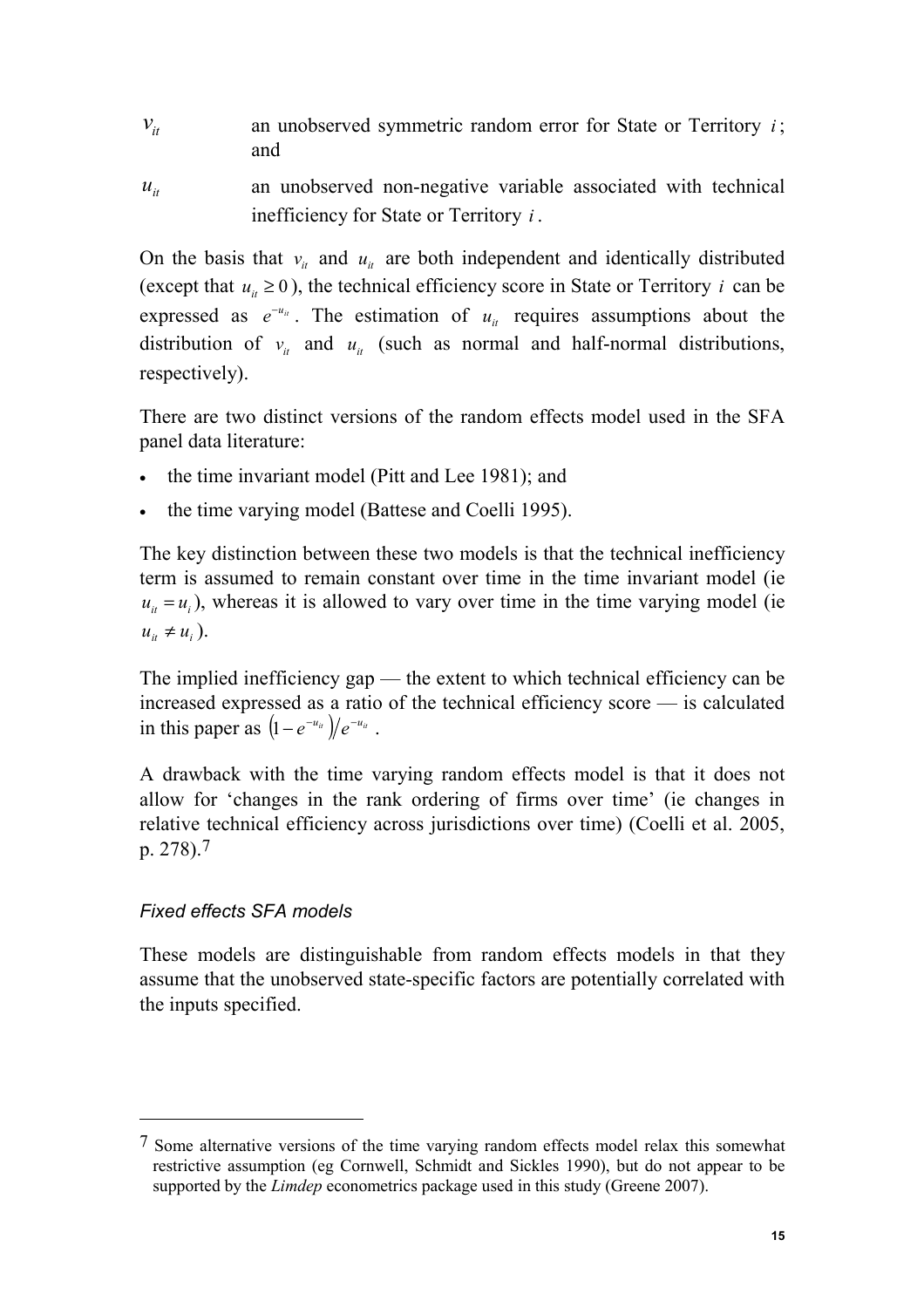#### *Time invariant fixed effects model*

The time invariant fixed effects model (Schmidt and Sickles 1984) is expressed as:

$$
\ln Q_u = \alpha_i + \beta_L \ln L_u + \beta_K \ln K_u + \beta_S \ln S_u + v_u \tag{3}
$$

Where  $\alpha$  represents a state-specific fixed effect related to technical inefficiency (ie  $\alpha_i = a - u_i$ , where *a* is a constant). Time invariant technical inefficiency  $(u_i)$  is then estimated via the formula:  $u_i = \max(\alpha_i) - \alpha_i$  and the technical efficiency score and implied inefficiency gaps are calculated in the same way as for the random effects models.

#### *Time varying fixed effects model*

As an alternative to the time invariant fixed effects model, Greene (2005) proposes a time varying fixed effects model of the form:

$$
\ln Q_u = \alpha_i + \beta_L \ln L_u + \beta_K \ln K_u + \beta_S \ln S_u + v_u - u_u \tag{4}
$$

Where  $\alpha_i$  represents unobserved state-specific fixed effects that are, in contrast to the time invariant model, assumed to be unrelated to technical inefficiency. The technical efficiency score and implied inefficiency gaps are calculated in the same way as for the other models estimated.

Greene (2005) describes this model as a 'true' fixed effects model in the sense that the unobserved state-specific effects accounted for in the time invariant fixed effects model may actually vary over time.

#### *Selecting the most appropriate model*

Statistical tests are generally available in econometrics to help select the preferred model from a range of plausible alternatives. However, unlike their linear panel data counterparts, there do not appear to be well-established and reliable statistical tests to determine which of these SFA models is most appropriate for use in explaining productivity differences. For example, there do not appear to be equivalents of the Hausman and F-tests to select between random and fixed effects SFA models. Consequently, it is difficult to objectively assess the relative merits of each of these models and the implications for the resulting estimates of technical inefficiency.

Neither does there appear to be any clear consensus in the empirical literature as to which of these SFA models is most appropriate (Hollingsworth 2003,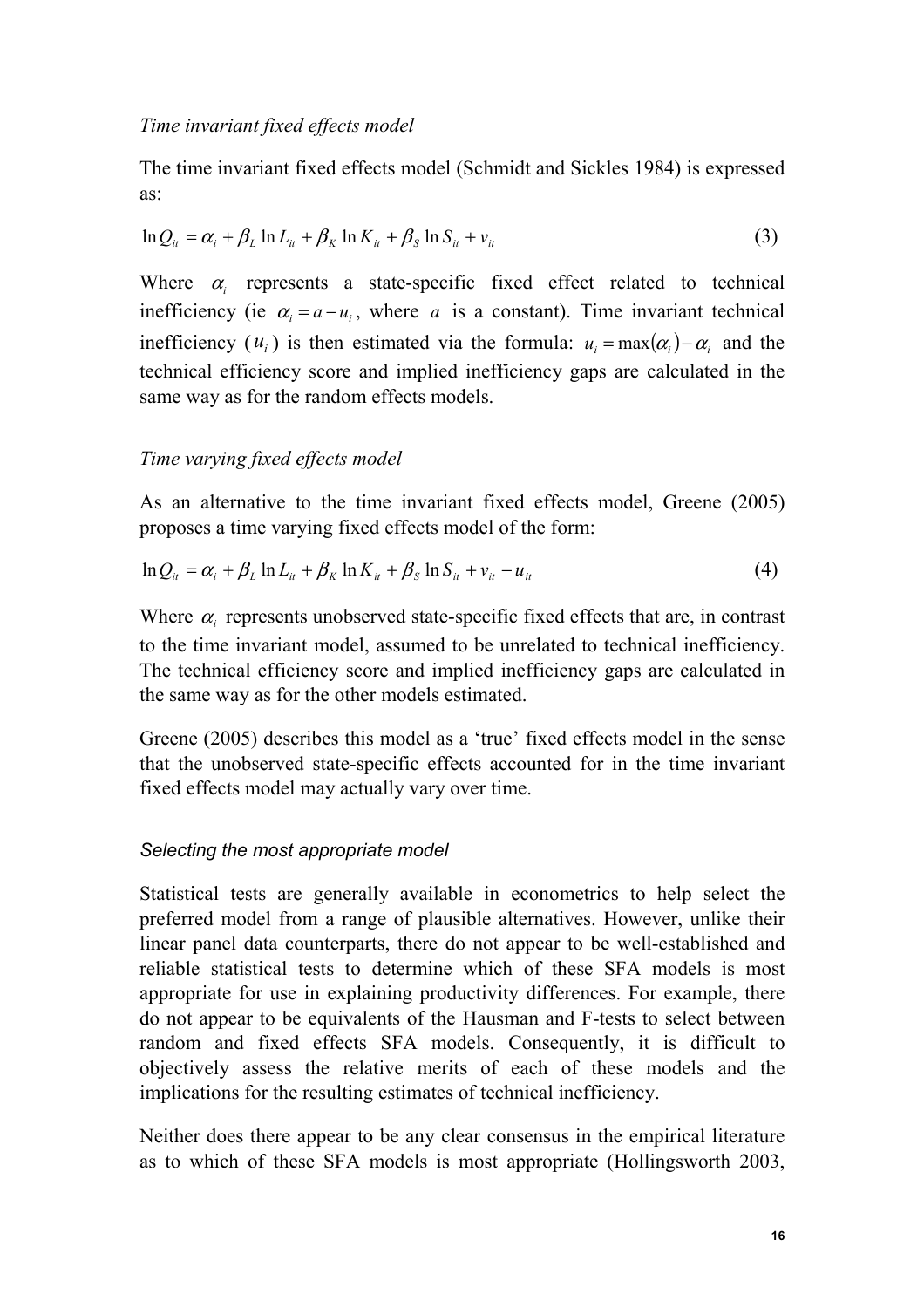2008). Furthermore, among the few studies that do consider different SFA models, there are mixed conclusions regarding the sensitivity of the results (see, for example, Bryce, Engberg and Wholey 2000, and Rosko 1999).

In the absence of such statistical tests or consensus amongst practitioners, this paper presents results for a number of these models.

To fill this information gap, the selection of a preferred model and benchmarking of results can be undertaken on the basis of judgements about the likely nature of the unobserved state-specific effects and how they may interact with the other inputs and the technical inefficiency term.

If the unobserved state-specific effects are thought to be uncorrelated with the regressors (inputs), one of the various random effects SFA models estimated in the literature may be more appropriate. In addition, if the unobserved statespecific effects are thought to behave as white noise or are easily accounted for through the inclusion of suitable environmental variables, the random effects models estimated in this paper may be more appropriate.<sup>8</sup>

However, if the unobserved state-specific effects are thought to be correlated with other inputs, a fixed effects SFA model may be more appropriate (either a time invariant model if technical inefficiency is thought to be fixed over time or a time varying model if technical inefficiency is thought to vary over time).

Without practical understanding of what gives rise to the unobservable statespecific effects, it is difficult to ascertain *a priori* which of these assumptions is more likely to be appropriate for Australian public acute care hospital systems. That said, it is difficult to conceptualise unobservable state-specific factors affecting public hospital systems that are unlikely to be correlated with the inputs used by hospitals in delivering health services as assumed by a random effects model, especially over time. In this case, the unobservable state-specific effects would be expected to affect the relationship between observed outputs and inputs being estimated and productivity measures. Furthermore, these unobservable state-specific effects are unlikely to be white noise across jurisdictions and over time.

If the above assessment of the assumptions underpinning these models holds in reality, this would incline us, *a priori*, to place greater weight on the timevarying fixed effects model.

l

<sup>8</sup> However, if the unobserved state-specific effects are not thought to behave as white noise and are not easily accounted for through the inclusion of suitable environmental variables, a random effects model reflecting these characteristics (termed a 'true' random effects model) may be more appropriate.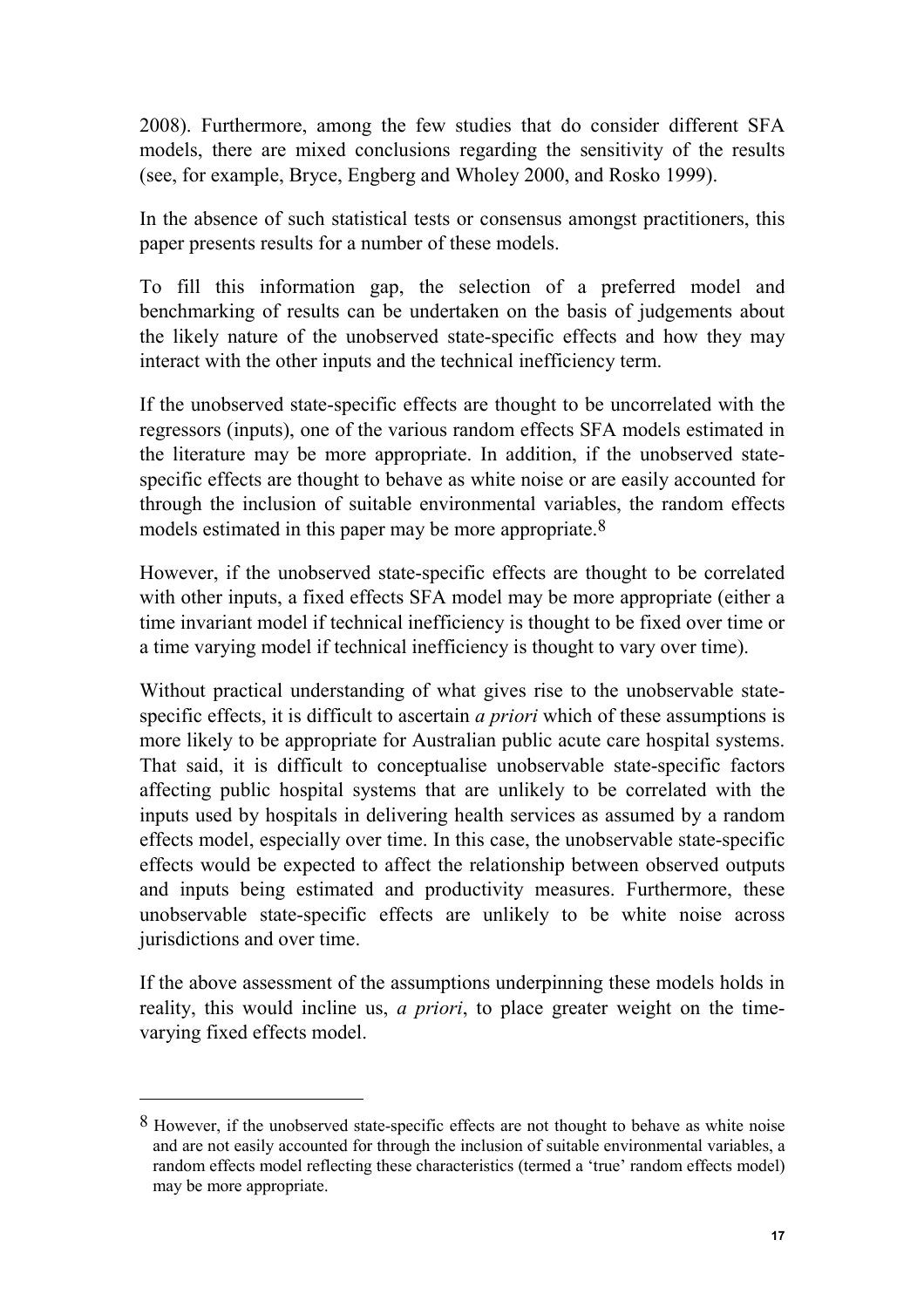## **6 Data**

### *Outputs*

The output measure used in this paper is the number of casemix-adjusted separations from each State and Territory's public acute care hospital system and is sourced from the *Report on Government Services* (SCRGSP 2008).

### *Inputs*

 $\overline{a}$ 

Each model estimated uses the same three inputs: physical measures of labour, capital and medical supplies.

Labour is measured as FTE employment in public acute care hospitals and is sourced from AIHW (2008).<sup>9</sup> To ensure strict comparability with the other data used, FTE employment in each jurisdiction was multiplied by the relevant inpatient fraction — the proportion of total hospital expenditure related to the provision of care for admitted patients (AIHW 2008, p. 301).

Real capital services cover buildings and equipment less interest payments, but not land, and is measured as depreciation plus an 8 per cent opportunity cost of the funds employed (based on the asset value) deflated by a state, territory and local government gross fixed capital formation price index. The capital services data are sourced from the *Report on Government Services* (SCRGSP 2008) and the deflator used from AIHW (2007).

Real medical supplies is measured as nominal expenditure on medical supplies and drug supplies deflated by final household consumption expenditure on medicines, aids and appliances. The medical and drug supplies data used are sourced from AIHW (2008) and the deflator used from AIHW (2007).

All variables are expressed per 1000 residents to account for differences in size between jurisdictions (ABS 2008).

The resulting dataset consists of a balanced panel dataset spanning 10 years (1996-97 to 2005-06) with one output and three inputs for each of the eight Australian State and Territory public acute care hospital systems (New South Wales, Victoria, Queensland, South Australia, Western Australia, Tasmania,

<sup>9</sup> Initially, we considered sourcing the data used in this study from the *National Hospital Cost Data Collection* (DHA 2007), as it also contained data that would have enabled public hospital productivity to be explored by type of procedure. However, further investigation revealed that this data was unsuitable for this purpose (Gabbitas and Jeffs 2007). In particular, it did not collect data on homogeneous input use (ie it often combined the use of labour with other inputs).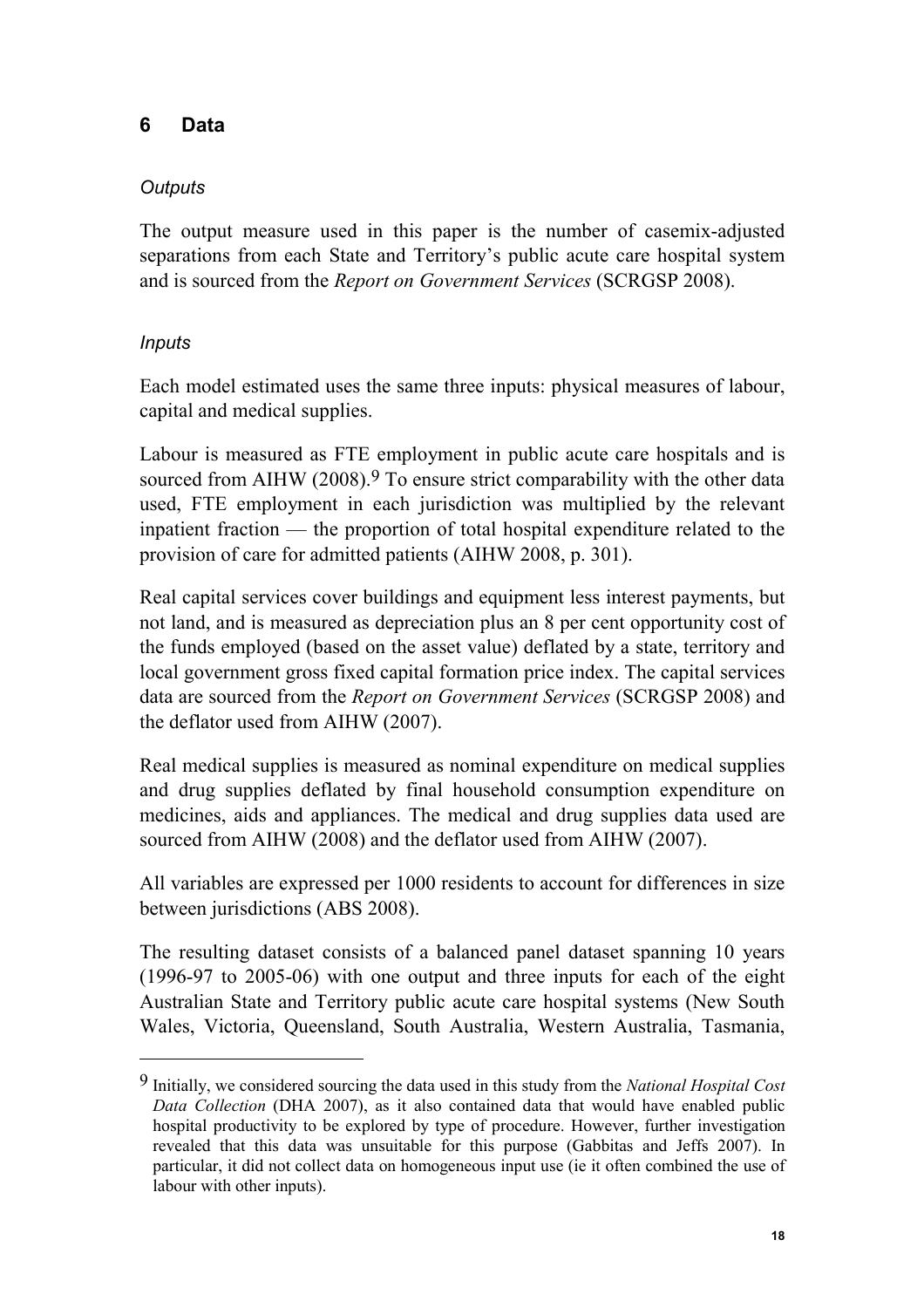the Northern Territory and the Australian Capital Territory).10 This dataset is summarised in table 2.

Since the three inputs included in the models estimated do not cover all inputs used by public hospitals, the sum of the estimated coefficients should not be interpreted as an indication of increasing, constant or decreasing returns to scale.

# *What the data indicate*

The average level of labour productivity — defined here as casemix-adjusted separations per FTE employee — in public hospitals varies across States and Territories (figure 5 and table 3). In 1996-97, labour productivity was highest in Western Australia with 28 casemix-adjusted separations per FTE employee (after adjusting for the inpatient fraction) and lowest in the Northern Territory with 22 casemix-adjusted separations per FTE employee. In 2005-06, labour productivity was highest in the Australian Capital Territory with 30 casemixadjusted separations per FTE employee and lowest in Western Australia with 26 casemix-adjusted separations per FTE employee.

#### Figure 5 **Public hospital system labour productivity, 1996-97 and 2005-06**



Casemix-adjusted separations per inpatient-adjusted FTE employee**a**

**a** Inpatient-adjusted FTE employee is FTE staff multiplied by the admitted patient cost proportion. *Source:* Estimates based on AIHW (2008) and SCRGSP (2008).

10 The capital data series used was only available until 2005-06.

l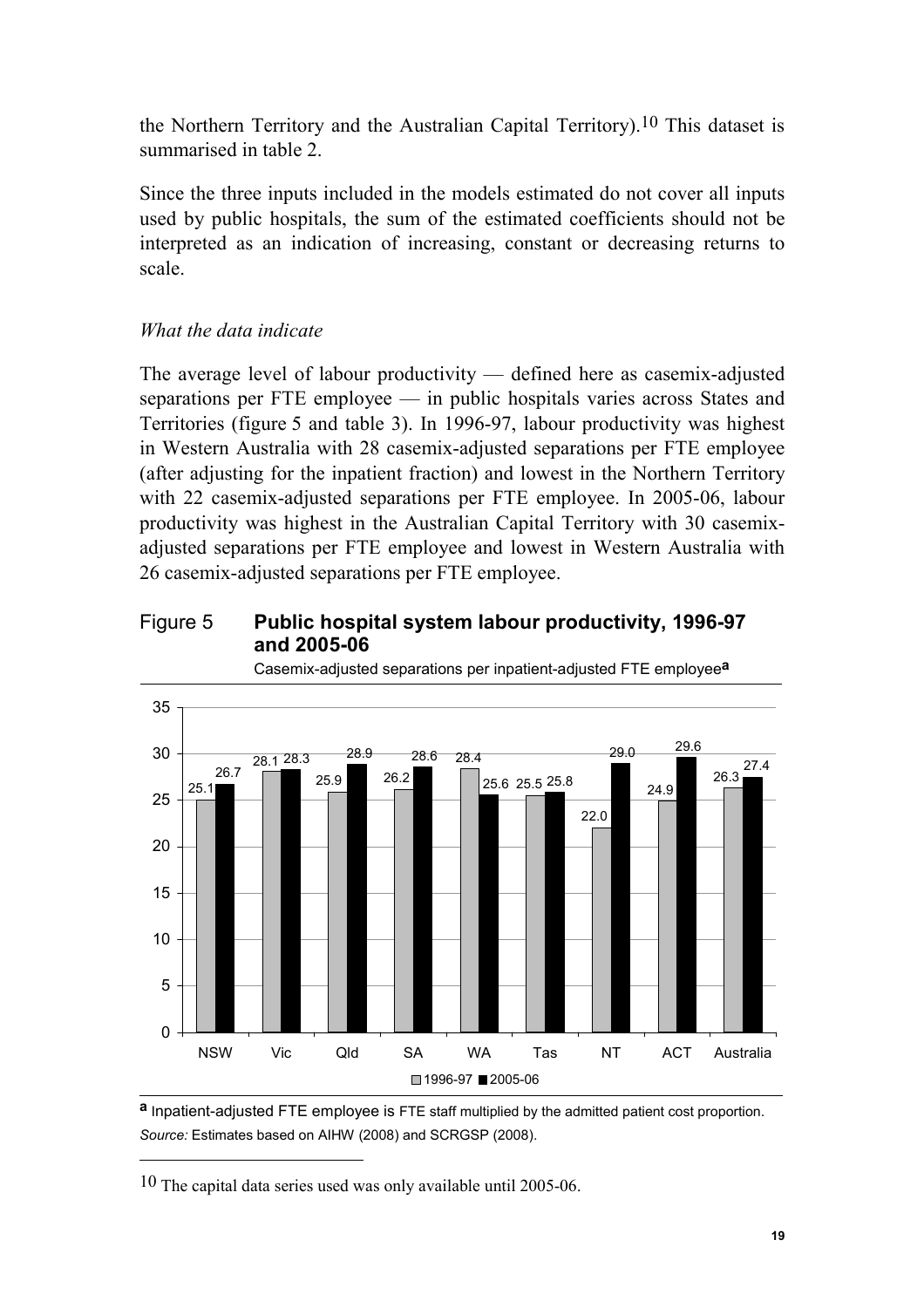# **7 Results**

As outlined in section 5, this paper presents results for a range of random and fixed effects SFA models. This effectively provides a form of sensitivity test on the results to different model specifications, and, as such, an indication of the reliability of the results from which policy conclusions can be drawn.

### *Random effects models*

Table 4 presents the SFA results for the time invariant and time varying random effects models, while tables 5 and 6 present the technical efficiency scores and the implied inefficiency gaps by state.

# *Time invariant model*

The experimental results from the time invariant version of this model estimated over the period 1996-97 to 2005-06 indicate substantial variation in the implied inefficiency gaps across State and Territory public hospital systems (table 5 and figure 6). The estimated slope coefficients on labour, capital and medical supplies are all positive and statistically significant (table 4). The experimental results indicate three broad groupings:

- The first group consists of South Australia, Victoria and the Northern Territory, which lie closest to the estimated frontier. The implied inefficiency gaps for these states range from 1 to 3 per cent.
- The second group consists of New South Wales and the Australian Capital Territory, with implied inefficiency gaps of 12 and 16 per cent, respectively.
- The third group consists of the remaining states in order, Queensland, Tasmania and Western Australia — with implied inefficiency gaps of between 19 and 21 per cent.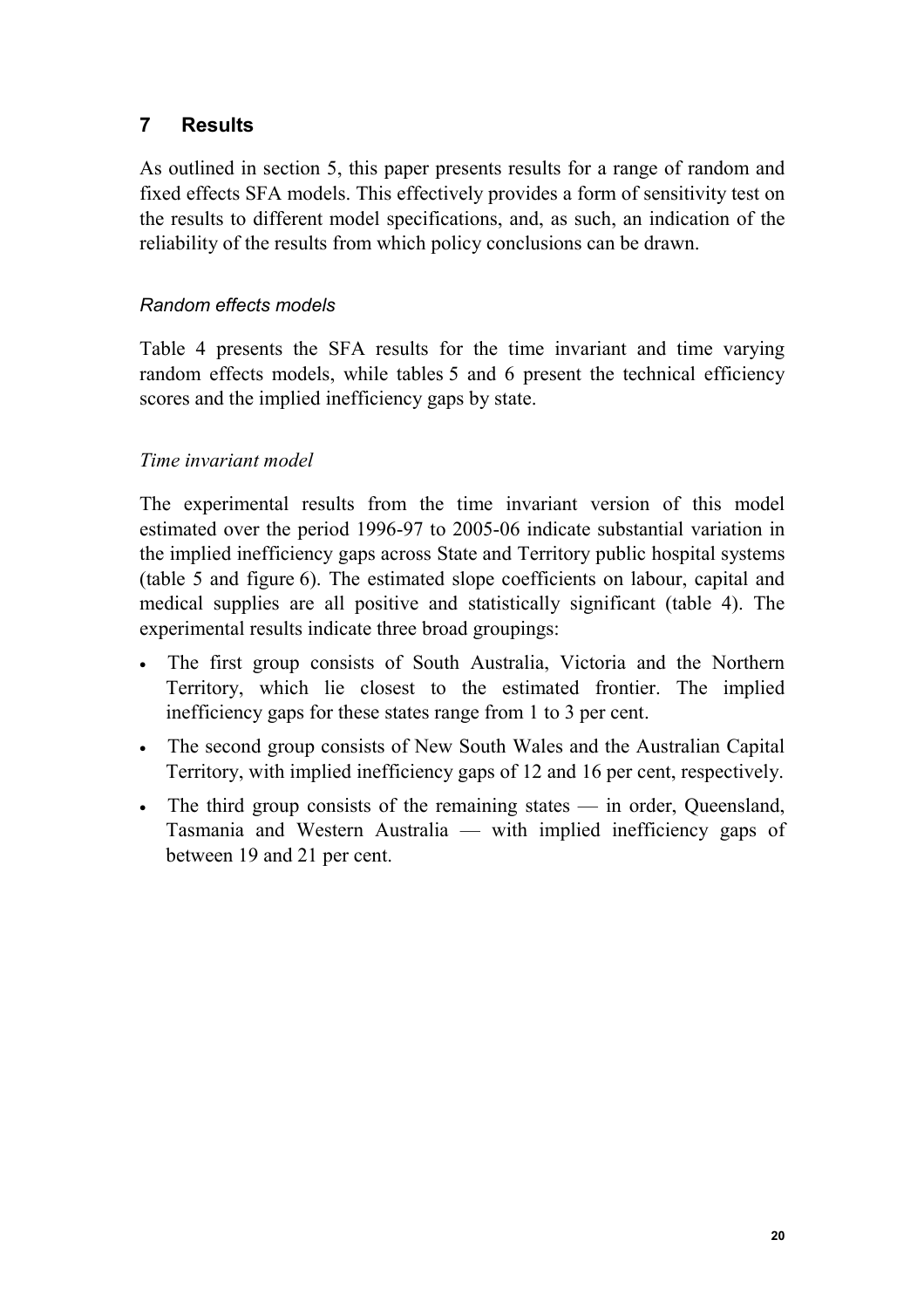Figure 6 **Implied inefficiency gaps by State and Territory, 1996- 97 to 2005-06**<sup>a</sup>



Time invariant random effects SFA models

The results for the third group of states seem large and could possibly be outliers, notwithstanding the fact that there will be some measured technical inefficiency associated with each State having some excess capacity to deal with emergencies and unforeseen peaks in demand.<sup>11</sup> The issue in interpreting these results is therefore whether they are influenced by some omitted variable bias, or whether the modelled inefficiency differences represent underlying differences.

The arithmetic mean across all States and Territories is 12 per cent and the geometric mean is 8 per cent. That is, the experimental analysis taken at face value suggests that, on average over the period, the level of output undertaken across all States and Territories could have been increased by approximately 10 per cent using the same inputs (or the same output could have been produced using approximately 10 per cent fewer inputs).<sup>12</sup> These results fall towards the lower end of those from other Australian studies (table 1).

l

**a** The macro quality adjustment involves multiplying output (casemix-adjusted separations) by the ratio of the growth in State and Territory life expectancy at birth relative to that in 1996-97.

<sup>11</sup> Spare capacity to handle emergencies and unforseen demand is akin to reserve plant margin in electricity generation.

 $12$  A 10 per cent measure of output-orientated technical inefficiency may not be equivalent to a 10 per cent reduction in inputs while maintaining the same level of output, as the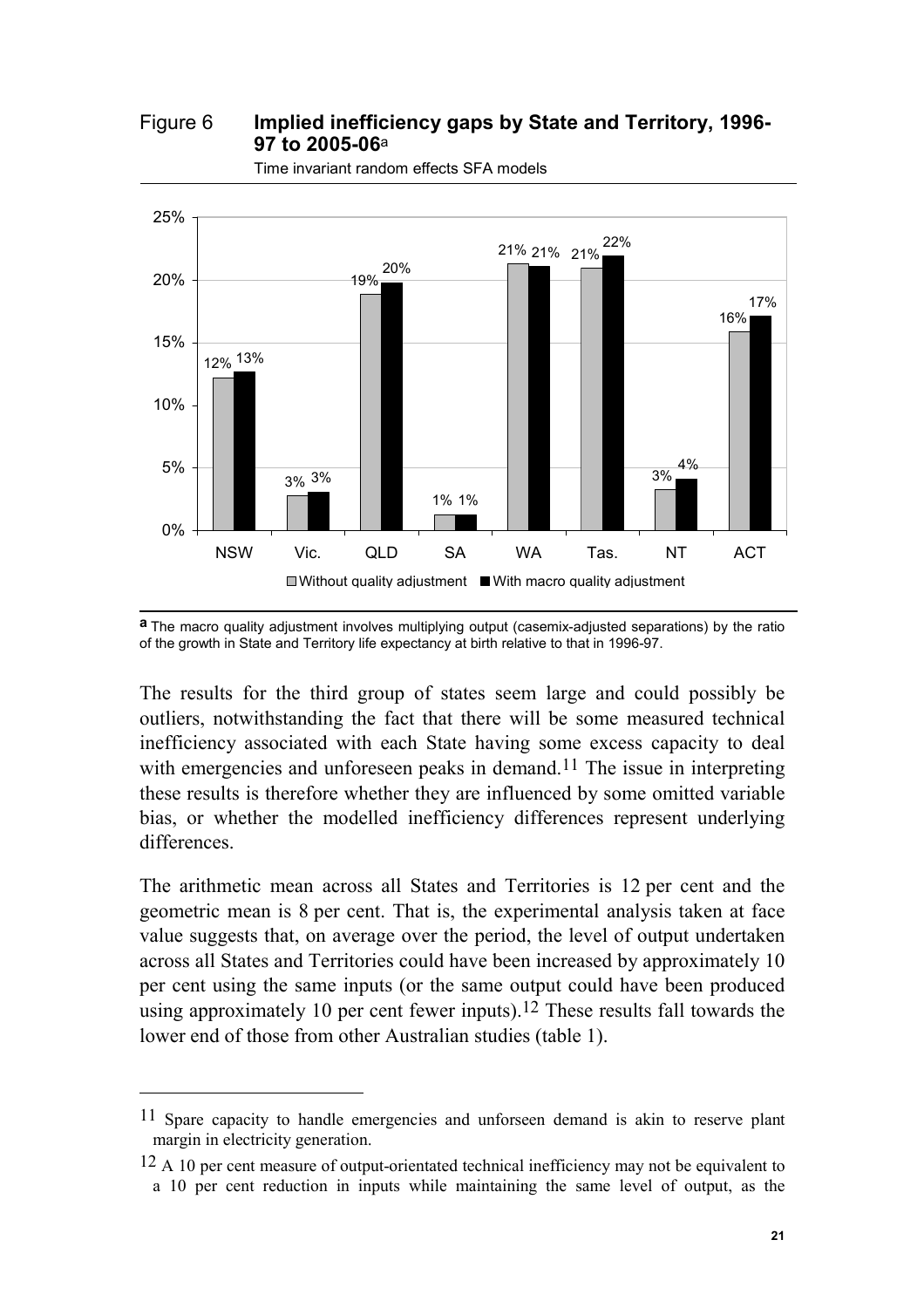However, technical inefficiency is unlikely to remain constant over time in the real world. This would suggest that a time varying model is likely to be more appropriate than a time invariant one (Greene 2005).

#### *Time varying model*

The time varying random effects model suggests that the trend in technical inefficiency is fairly steady over the period 1996-97 to 2005-06, with gradual and consistent increases in technical inefficiency over the sample period (table 6). In this model, the relativities between states remain unchanged by model assumption (see above).

Both the time invariant and time varying random effects models suggest implied inefficiency gaps of roughly 12 per cent for Australia as a whole averaged over the period.

# *Fixed effects models*

l

The implied inefficiency gaps for the time invariant and time varying fixed effects models are also somewhat consistent, in that they both suggest *average* implied inefficiency gaps in the range of 9 to 12 per cent for the system as a whole over the period (tables 8 and 9). However, the time varying fixed effects model provides a different story of technical inefficiency across states and over time, when compared with the time varying random effects model. Whereas the latter suggests a consistent gradual decline in technical efficiency across all states over the period, the former indicates a degree of variability for all states over the same period.

Taken at face value, the time varying fixed effects results indicate wider variability in the performance of State and Territory public hospitals systems over the sample period than does the time varying random effects model. For some jurisdictions, this variability does not appear to be systematic and sometimes varies sharply from one year to another (eg Tasmania, South Australia and the Australian Capital Territory). This year-to-year variability in the performance of particular jurisdictions may indicate the possibility of time varying unobserved state-specific factors that are not adequately controlled for in the time varying fixed effects model. On the other hand, for the Northern Territory in the time varying fixed effects model, the trend in productivity growth over the entire period is higher than indicated by the time varying random effects model.

relationship between output- and input-orientated technical efficiency is, in theory, asymmetric and will depend on the degree of curvature in the estimated production frontier.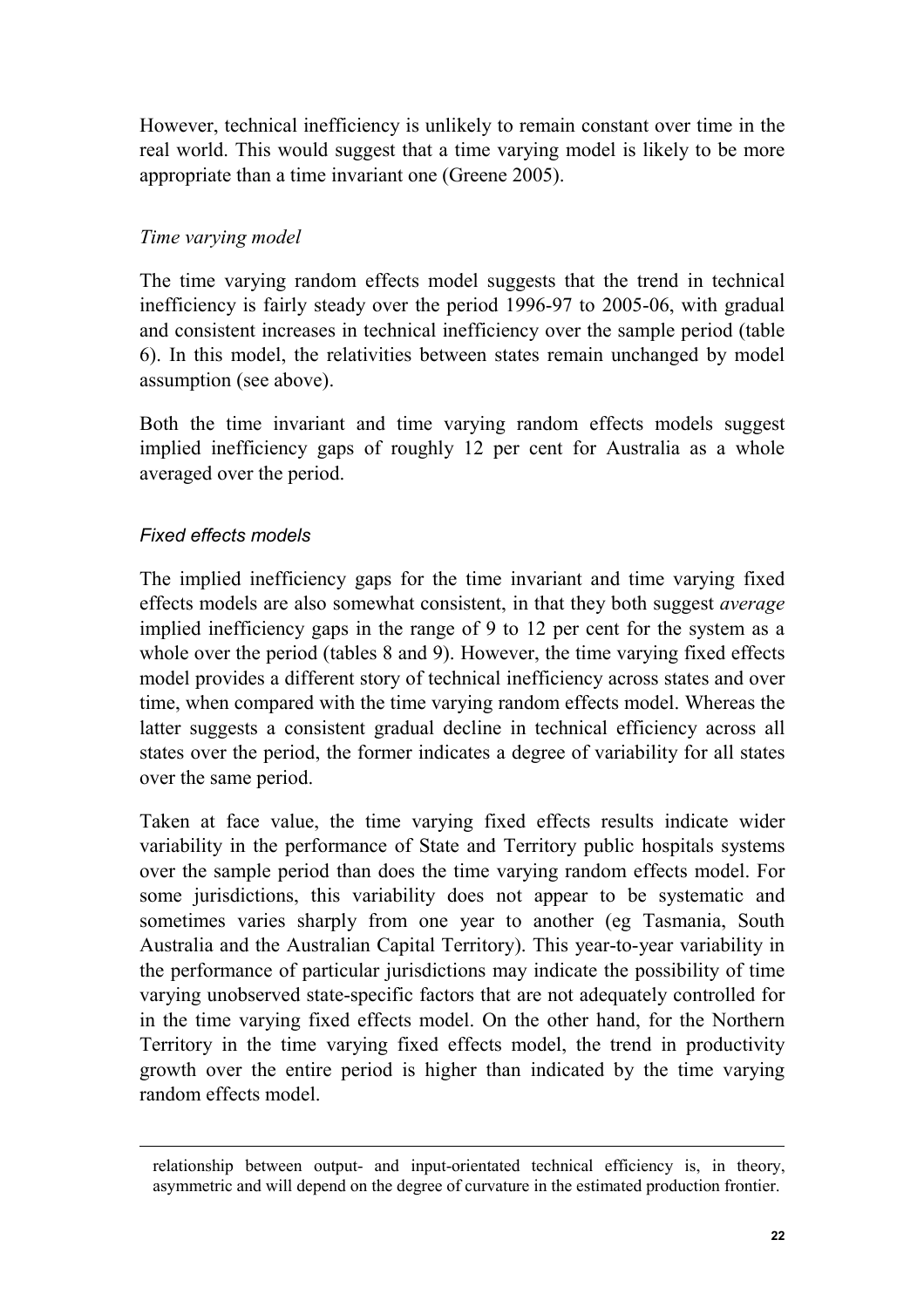#### *Sensitivity test*

An earlier version of this paper (Gabbitas and Jeffs 2007) tested the effects of adjusting public hospital output to account for changes in output quality (proxied by the macro-health indicator of changes in State and Territory life expectancy at birth) using this variant of the model. Adjusting for quality in this way did not change the estimated results in any material way (figure 6).

There may be a degree of sensitivity in the technical inefficiency estimates in such models. Gabbitas and Jeffs (2007), for example, found that small adjustments to measured output in a random effects SFA model to take into account changes in output quality led, for some jurisdictions, to changes in technical inefficiency that did not align with the quality adjustments made. Unambiguous improvements in output quality using the same quantities of inputs can give rise to a slight rotation in the SFA frontier and, with it, marginally higher estimates of technical inefficiency (all other things equal).

#### *Overall indications of results*

The four models estimated indicate broad scope for productivity improvements in the order of 10 per cent for Australia's public hospitals overall. That said, the results collectively demonstrate a degree of variability in the estimates of technical inefficiency across states and over time.

However, the extent to which the average implied inefficiency gap for the system as a whole applies to individual jurisdictions, or to the performance of individual jurisdictions over time, is less clear.

# **Improving productivity measurement of public hospitals**

The data used in this paper indicate substantial variation in the use of capital per casemix-adjusted separation across jurisdictions. Because of the difficulty in measuring capital stocks, it is unclear if these differences reflect actual differences in the use of capital inputs or statistical differences arising from the estimation techniques. As the techniques used in this paper to estimate technical inefficiency depend on accurate measures of inputs and outputs, variability in data series arising from differential application of estimation methods could flow through to bias the estimates of productivity gaps. Presenting data in this framework provides a new opportunity to examine the information in a broader economic context.

The provision of consistent disaggregated data for the procedures undertaken within individual public hospitals would assist to better identify and understand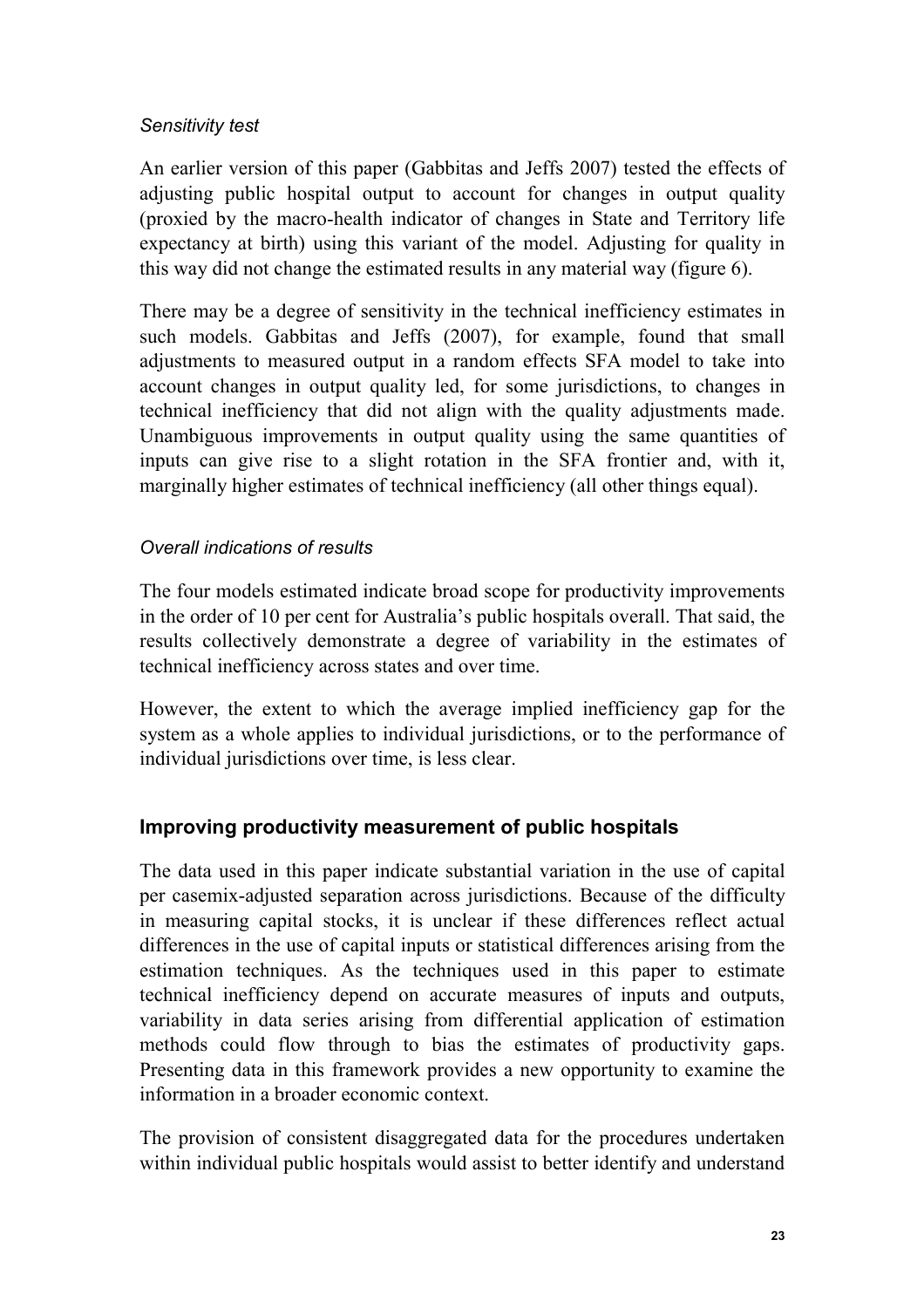the drivers of productivity change in public hospitals. This would enable productivity to be assessed at different levels within individual public hospitals and across the public hospital system. This would assist in understanding the effects of health-related policy decisions by enabling comparisons of service delivery across hospitals within a jurisdiction, across jurisdictions (both for individual hospitals and for the hospital system as a whole) and, potentially, across the wider health system.

# **8 Summing up**

This paper explores productivity in Australian State and Territory public acute care hospital systems. The results presented here are experimental and need to be treated with caution. On the surface of it, the available data indicate significant differences in the level and growth of labour productivity across jurisdictions in Australia between 1996-97 and 2005-06.

A range of random and fixed effects models from the SFA literature are estimated for Australian State and Territory public acute care hospital systems. However, the absence of well-established and reliable statistical tests in the SFA literature make it difficult for us to ascertain which, if any, of the SFA models estimated is most appropriate in explaining productivity differences across States and Territories and which are not.

That said, the results presented suggest that there is scope to improve productivity in public acute care hospitals, based on information for the period 1996-97 to 2005-06. If the *observed* differences in productivity reflect productivity potential, productivity improvements in the order of 10 per cent may be achievable in *aggregate* for Australian public acute care hospitals. This estimate falls within a range of possibilities suggested by previous studies, albeit at the lower end.

The extent to which the overarching finding that there is scope for improvement in public acute care hospital system productivity applies to individual jurisdictions, or to the performance of individual jurisdictions over time, is less clear. Some models suggest that system-wide efficiency is higher in Victoria, South Australia and the Northern Territory with scope for improvement being greatest in other jurisdictions. Other models indicate a more complex story with the performance of individual jurisdictions varying in non-systematic ways over time. The results also highlight the need to better understand the factors underpinning the drivers of public acute care hospital system performance, particularly if the results are used to assess the scope for improvement in individual jurisdictions.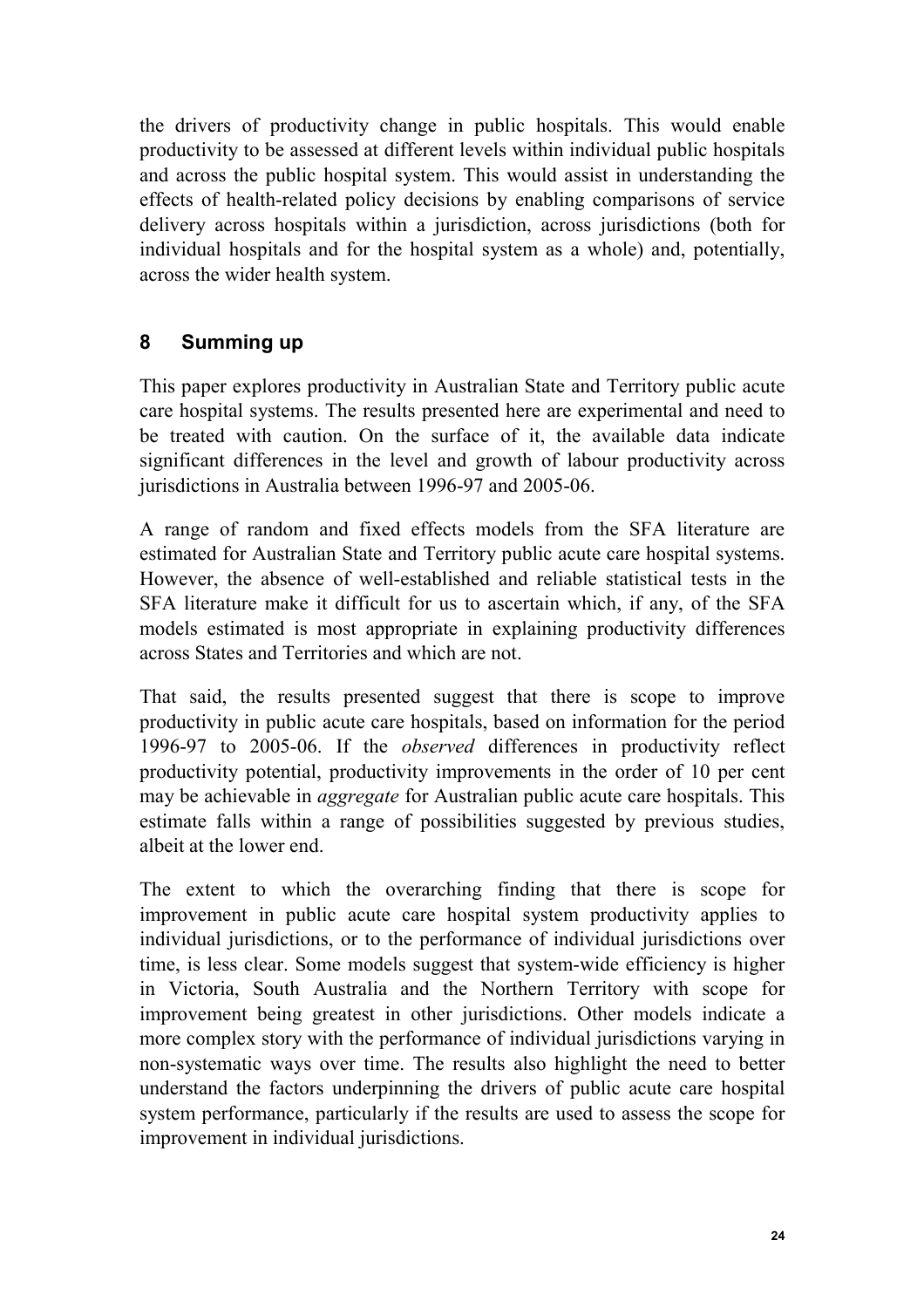Further work is clearly needed in this area to help inform policymakers and to improve our understanding of the complex interplay of factors involved in assessing the historical changes in productivity and the scope for productivity improvement in pubic hospital systems. Moreover, additional work is needed to assess how productivity in Australian public hospitals contributes to, and interacts with, the delivery of health services more generally. Developments that are likely to contribute to an improved understanding of health sector productivity could include: disaggregation of data from state-wide aggregates to individual DRG line items across jurisdictions on a consistent basis; reassessment and improvements of component data series, particularly capital stocks; and measures to directly include quality estimates with clear micro links to the nature of acute care hospital services and their contribution to overall health outcomes.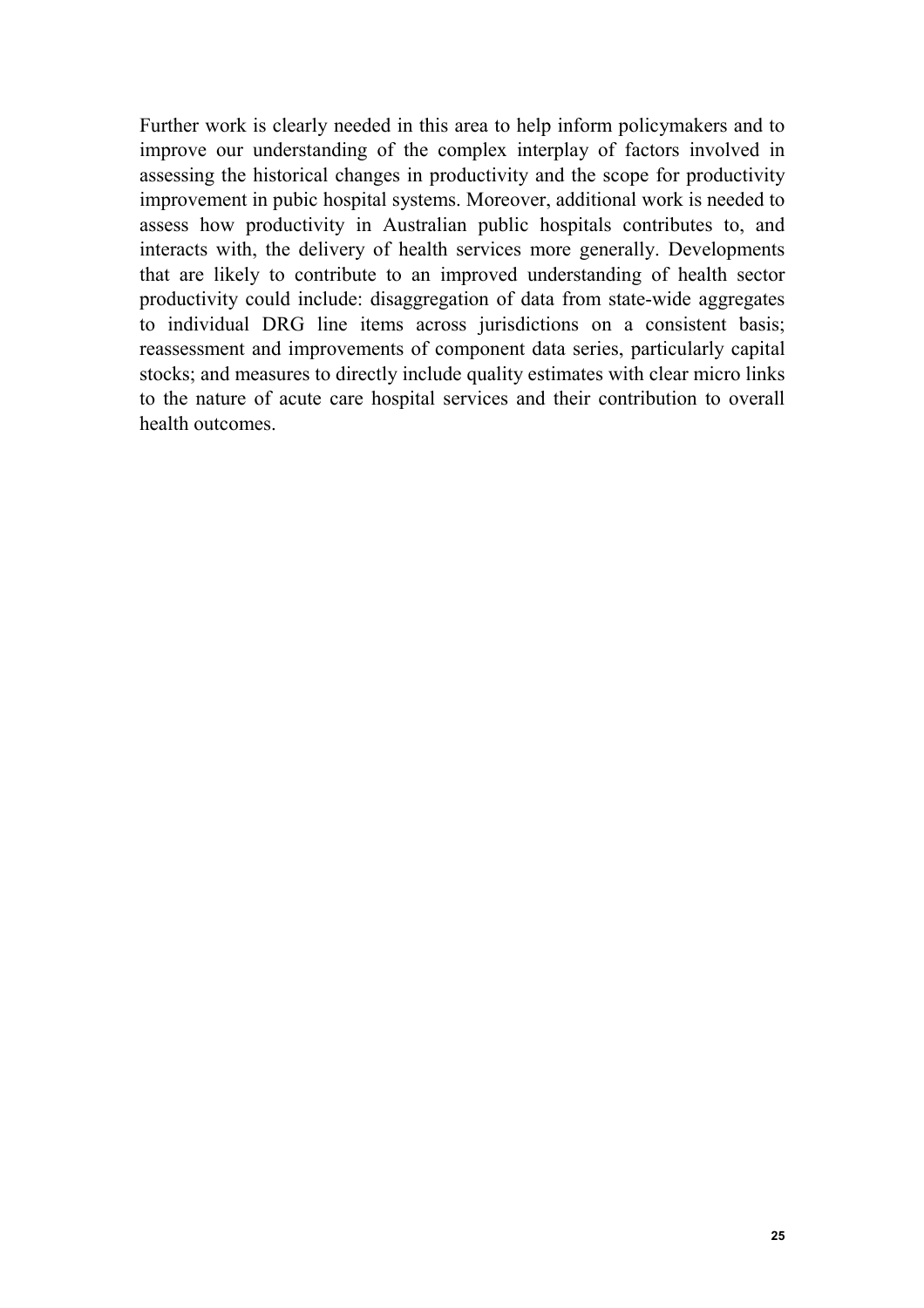#### **References**

- ABS (Australian Bureau of Statistics) 2001, *Australian National Accounts: Input-Output Tables (Product Details), 1996-97*, Cat. no. 5215.0, ABS, Canberra, March.
- —— 2006a, *Australian and New Zealand Standard Industrial Classification (ANZSIC),* Cat. no. 1292.0, ABS, Canberra, February.
- —— 2006b, *Australian National Accounts: Input-Output Tables Electronic Publication, 2001-02*, Cat. No. 5209.0.55.001, ABS, Canberra, May.
- —— 2007a, *Census Tables, 2007*, Cat. no. 2068.0, ABS, Canberra, June.
- —— 2007b, *Australian System of National Accounts, 2006-07*, Cat. no. 5204.0, ABS, Canberra, November.
- —— 2008, *Population by Age and Sex, Australian States and Territories,* Cat. no. 3201.0, ABS, Canberra, June.
- AIHW (Australian Institute of Health and Welfare) 2007, *Health Expenditure Australia, 2005–06*, Health and Welfare Expenditure Series no. 30, Cat. no. HWE 37, AIHW, Canberra, October.
- —— 2008, *Australian Hospital Statistics, 2006–07*, Health Services Series no. 31, Cat. no. HSE 55, AIHW, Canberra, May (various).
- Battese, G. and Coelli, T. 1995, 'A model for technical inefficiency effects in a stochastic frontier production function for panel data', *Empirical Economics*, vol. 20, no. 2, pp. 325-32.
- Bryce, C.L., Engberg, J.B. and Wholey, D.R. 2000, 'Comparing the agreement among alternative models in evaluating HMO efficiency', *Health Services Research*, vol. 35, no. 2, pp. 509-28.
- Coelli, T.J., Rao, D.S.P., O'Donnell, C.J. and Battese, G.E. 2005, *An Introduction to Efficiency and Productivity Analysis*, 2nd edn, Springer, New York.
- Cornwell, C., Schmidt, P. and Sickles, R.C. 1990, 'Production frontiers with cross-sectional and time-series variations in efficiency levels', *Journal of Econometrics*, vol. 46, no. 1, pp. 185-200.
- DHA (Department of Health and Ageing) 2007, *National Hospital Cost Data Collection, 2005-06*, www.health.gov.au/internet/main/publishing.nsf/ Content/Round\_10-cost-reports (various).
- Gabbitas, O. and Jeffs, C. 2007, 'Assessing productivity in the delivery of health services in Australia: Some experimental estimates', Productivity Commission Conference Paper, Canberra, December.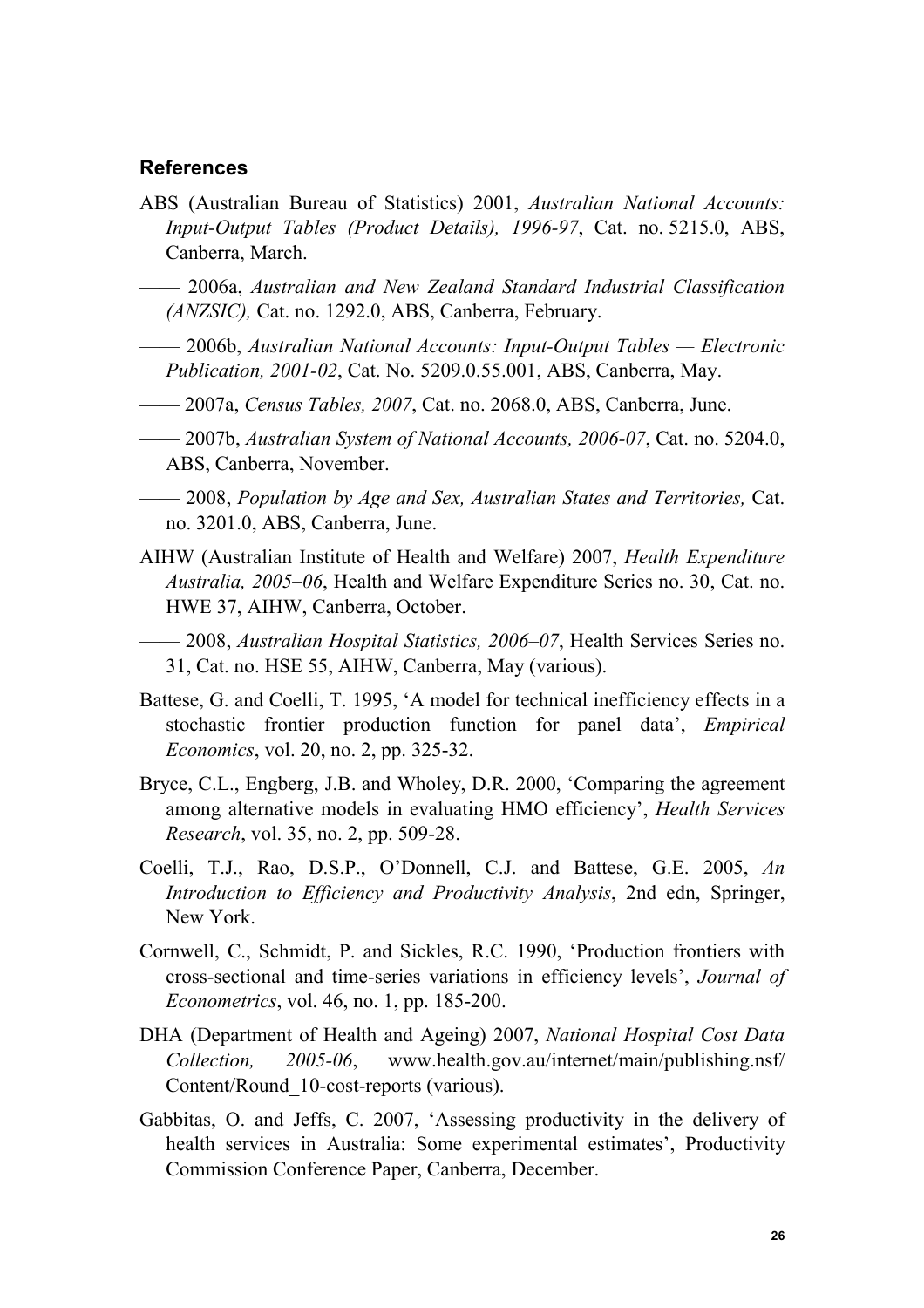- Greene, W. 2005, 'Fixed and random effects in stochastic frontier models', *Journal of Productivity Analysis*, vol. 23, no. 1, pp. 7-32.
- —— 2007, *Limdep Version 9.0 Econometric Modelling Guide*, vol. 2, Econometric Software, Inc., New York.
- Hollingsworth, B. 2003, 'Non-parametric and parametric applications measuring efficiency in health care', *Health Care Management Science*, vol. 6, no. 4, pp. 203–18.
- —— 2008, 'The measurement of efficiency and productivity of health care delivery', *Health Economics*, vol. 17, no. 10, pp. 1107-28.
- Mangano, M. 2003, A stochastic frontier examination of Victorian public hospitals, Paper presented at 2003 PhD Conference in Economics and Business, Perth, November.
- Mortimer, D. 2002, Competing methods for efficiency measurement: A systematic review of direct DEA vs SFA/DFA Comparisons, Centre for Health Program Evaluation Working Paper no. 136, Monash University, September.
- Paul, C.J.M. 2002, 'Productive structure and efficiency of public hospitals', in Fox, K.J. (ed.), *Efficiency in the Public Sector*, Kluwer Academic Publishers, Boston.
- PC (Productivity Commission) 2005, *Australia's Health Workforce*, Research Report, Canberra, December.

—— 2006, *Potential Benefits of the National Reform Agenda*, Report to the Council of Australian Governments, Canberra, December.

- Pitt, M. and Lee, L. 1981, 'The measurement and sources of technical inefficiency in the Indonesian weaving industry', *Journal of Development Economics*, vol. 9, no. 1, pp. 43-64.
- Queensland Department of Health 2004, *Measured Quality Service*, Report to Board of Management, Brisbane, December.
- Rosko, M. 1999, 'Impact of internal and external environmental pressures on hospital inefficiency', *Health Care Management Science*, vol. 2, no. 2, pp. 63-74.
- Schmidt, P. and Sickles, R. C. 1984, 'Production frontiers and panel data', *Journal of Business and Economic Statistics*, vol. 2, no. 4, pp. 367-74.
- SCRCSSP (Steering Committee for the Review of Commonwealth/State Service Provision) 1997, *Data Envelopment Analysis: A Technique for Measuring the Efficiency of Government Service Delivery*, AGPS, Canberra.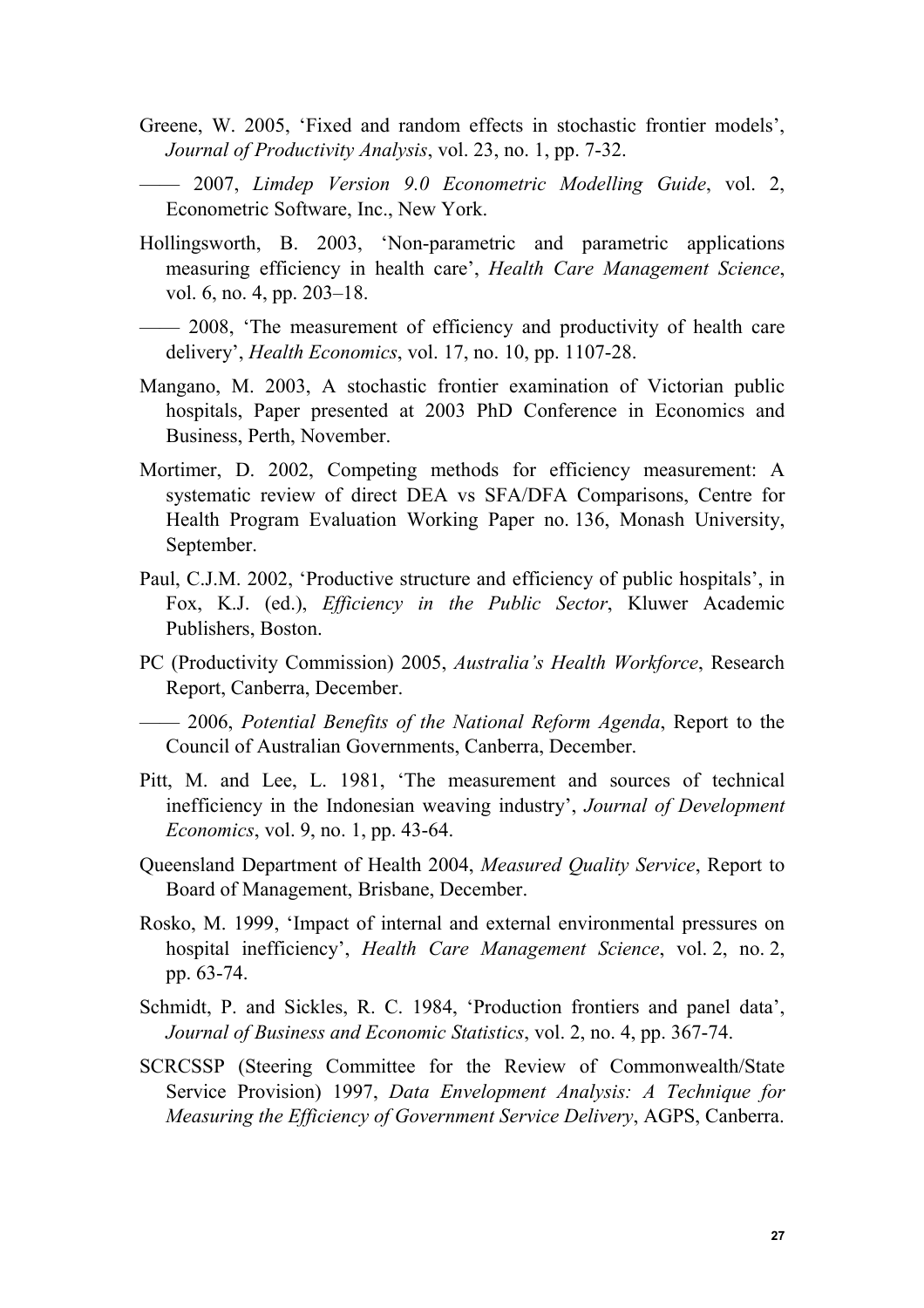- SCRGSP (Steering Committee for Government Service Provision) 2008, *Report on Government Service Provision 2008,* Productivity Commission, Canberra, January (various).
- Wang, J. and Mahmood, A. 2000a, 'Efficiency of the NSW public acute care hospitals: An application of the Data Envelopment Analysis', in Bridges, J. (ed.), *Economics and Health: 2000 – Proceedings of the Twenty-second Australian Conference of Health Economists*, School of Health Services Management, University of New South Wales.
- —— 2000b, 'Relative efficiency of NSW public acute care hospitals: A stochastic frontier cost function analysis', in Bridges, J. (ed.), *Economics and Health: 2000 – Proceedings of the Twenty-second Australian Conference of Health Economists*, School of Health Services Management, University of New South Wales.
- Webster, R., Kennedy, S. and Johnson, L. 1998, *Comparing Techniques for Measuring the Efficiency and Productivity of Australian Private Hospitals*, Australian Bureau of Statistics Working Paper no. 98/3, Cat. no. 1351.0, Canberra, November.
- Yong, K. and Harris, A. 1999, Efficiency of hospitals in Victoria under casemix funding: A stochastic frontier approach, Working Paper no. 92, Centre for Health Program Evaluation, Monash University, June.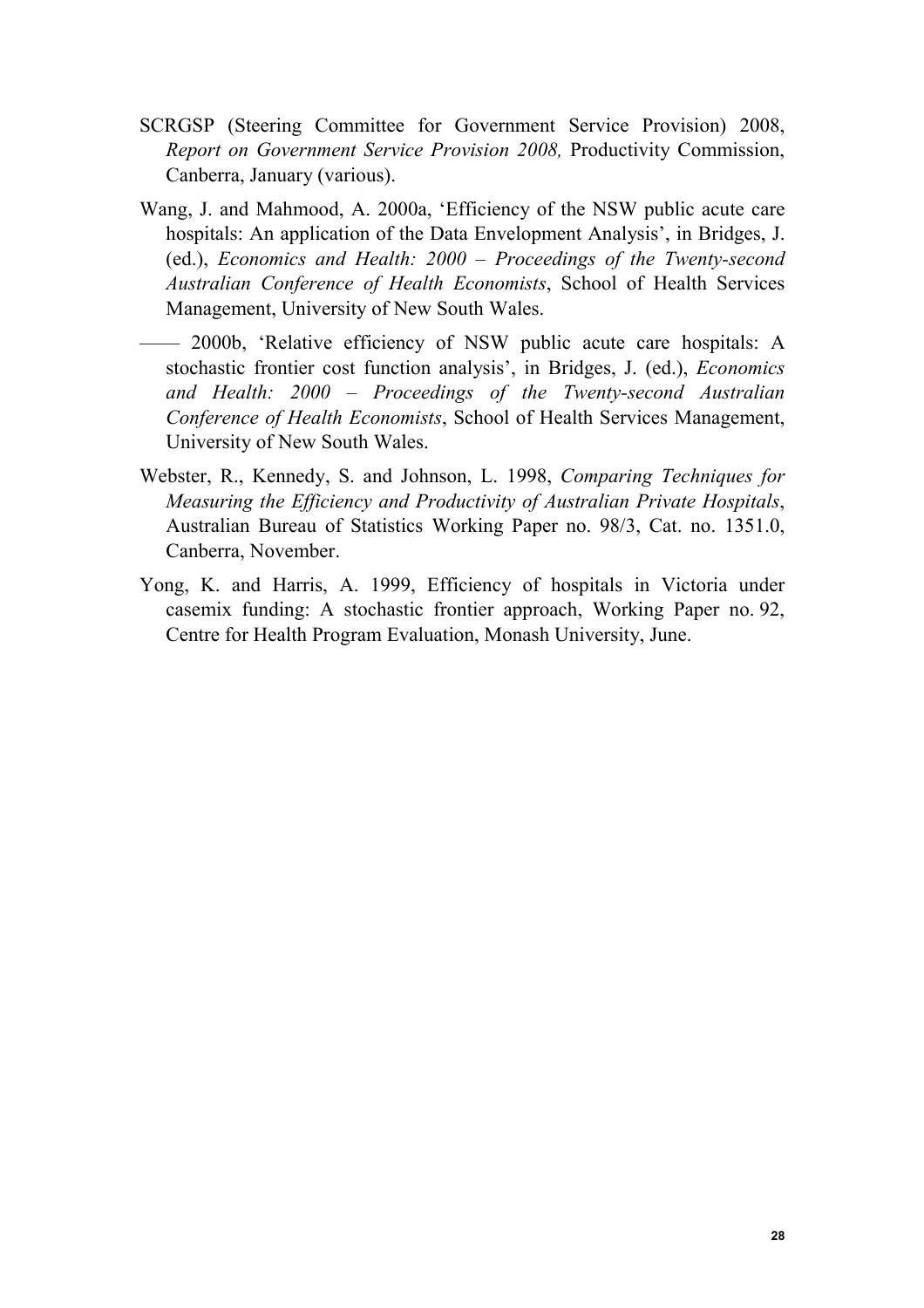| <b>Study</b>                                                     | Sample                                                           | Factor inputs <sup>a</sup>                                                                                      | Estimation<br>techniquebc                                               | <b>Implied</b><br>inefficiency<br>d |
|------------------------------------------------------------------|------------------------------------------------------------------|-----------------------------------------------------------------------------------------------------------------|-------------------------------------------------------------------------|-------------------------------------|
| <b>Public hospitals</b>                                          |                                                                  |                                                                                                                 |                                                                         |                                     |
| <b>SCRCSSP (1997)</b>                                            | 109 public<br>hospitals (Victoria)<br>$(1994 - 95)$              | MFP (labour, other)<br>MFP (labour, other)<br>MFP (labour, other)<br>MFP (labour, other)<br>MFP (labour, other) | DEA Model 1<br>DEA Model 2<br>DEA Model 3<br>DEA Model 4<br>DEA Model 5 | 23%<br>12%<br>49%<br>11%<br>89%     |
| Yong & Harris<br>(1999)                                          | 35 public hospitals<br>(Victoria) (1994-<br>95)                  | Labour<br>Labour                                                                                                | SFA Model 1<br>SFA Model 2                                              | 3%<br>5%                            |
| Wang & Mahmood<br>(2000a)                                        | 112 public<br>hospitals (NSW)<br>$(1997-98)$                     | TFP<br><b>TFP</b>                                                                                               | DEA Model 1<br>DEA Model 2                                              | 25%<br>37%                          |
| Wang & Mahmood<br>(2000b)                                        | 114 public<br>hospitals (NSW)<br>$(1997-98)$                     | MFP (labour, capital) SFA Model 1<br>MFP (labour, capital) SFA Model 2                                          |                                                                         | 10%<br>12%                          |
| Mortimer (2002)                                                  | 38 public hospitals<br>(Victoria) (1993)                         | MFP (labour, capital) DEA Model 1<br>MFP (labour, capital) SFA Model 2                                          |                                                                         | 19%<br>20%                          |
| Paul (2002)                                                      | 223 public<br>hospitals (NSW)<br>$(1995-96)$                     | <b>TFP</b>                                                                                                      | SFA Model 1                                                             | 35%                                 |
| Mangano (2003)                                                   | 116 public<br>hospitals (Victoria)<br>(1992-93 to 1995-<br>96)   | TFP                                                                                                             | SFA Model 1                                                             | 33%                                 |
| Queensland<br>Department of<br>Health (2004)                     | 74 public hospitals<br>(Qld) (2000-01 to<br>2002-03)             | <b>TFP</b>                                                                                                      | DEA Model 1                                                             | 9%                                  |
| <b>Private hospitals</b><br>Webster, Kennedy<br>& Johnson (1998) | 301 private<br>hospitals<br>(Australia) (1991-<br>92 to 1994-95) | <b>TFP</b><br><b>TFP</b><br>TFP                                                                                 | DEA Model 1<br><b>SFA</b><br>Model 2<br>SFA Model 3                     | 37%<br>35%<br>22%                   |

#### Table 1 **Estimates of inefficiency in Australian studies of public and private hospitals**

**a** Measurements for total factor productivity (TFP) include all inputs (labour, capital and other inputs); multi-factor productivity (MFP) generally refers to labour and capital. However, the term MFP is used here to also describe the studies which include labour and other non-capital inputs as the factors of production. **b** The estimation techniques referred to in this table are data envelopment analysis (DEA) and stochastic frontier analysis (SFA).**c** Some of the empirical studies use various estimation methods and sensitivity analysis by changing model specifications such as inputs/outputs and analysis of the size and location of hospitals. For simplicity, various modelling results have been represented as model 1, 2 etc. **d** The inferred inefficiency score in the source has been expressed as a share of the technical efficiency score to indicate the potential for improvement.

*Source*: PC (2006, p. 172).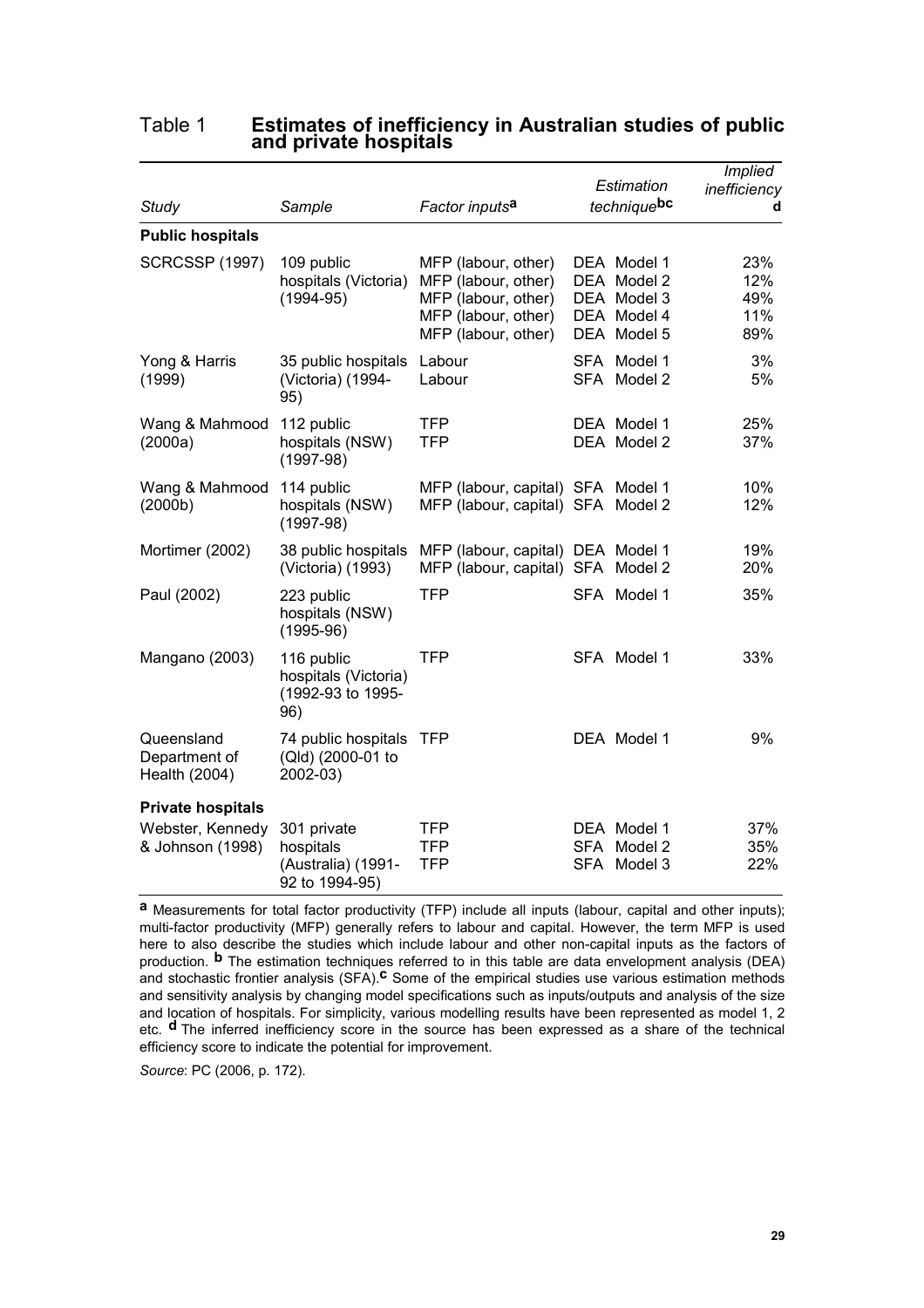#### Table 2 **Summary of Australian State and Territory public acute care hospital systems, 1996-97 to 2005-06**

| Output/input <sup>a</sup>    | Mean | Minimum | Maximum | Standard<br>deviation |
|------------------------------|------|---------|---------|-----------------------|
| Casemix-adjusted separations | 0.20 | 0.15    | 0.29    | 0.03                  |
| FTE employment               | 7.26 | 4.90    | 9.99    | 1.04                  |
| Real capital services        | 0.08 | 0.03    | 0.15    | 0.03                  |
| Real medical supplies        | 0.09 | 0.05    | 0.14    | 0.02                  |

**a** Output and inputs are expressed per 1000 residents and have been adjusted by the inpatient fraction. *Source*: Estimates based on AIHW (2007, 2008), SCRGSP (2008) and ABS (2008).

### Table 3 **Labour productivity rankings by State and Territory, 1996-97 to 2005-06**

|              |                  | Labour productivity <sup>a</sup> |                                      |         |  |  |  |  |
|--------------|------------------|----------------------------------|--------------------------------------|---------|--|--|--|--|
| <b>State</b> | Level<br>1996-97 | Level<br>2005-06                 | Growth rate<br>1996-97 to<br>2005-06 | $SFA^b$ |  |  |  |  |
| <b>NSW</b>   | 6                | 6                                | 5                                    | 4       |  |  |  |  |
| Vic.         | 2                | 5                                |                                      | 2       |  |  |  |  |
| Qld          | 4                | 3                                | 3                                    | 6       |  |  |  |  |
| <b>SA</b>    | 3                | 4                                | 4                                    |         |  |  |  |  |
| <b>WA</b>    |                  | 8                                | 8                                    | 8       |  |  |  |  |
| Tas.         | 5                |                                  | 6                                    |         |  |  |  |  |
| NT           | 8                | 2                                |                                      | 3       |  |  |  |  |
| <b>ACT</b>   |                  |                                  | 2                                    | 5       |  |  |  |  |

Public acute care hospitals

1 is the most efficient and 8 is the least efficient. **<sup>a</sup>** Casemix-adjusted separations per FTE employee. **b** Ranking of the technical efficiency scores from the time invariant random effects SFA model.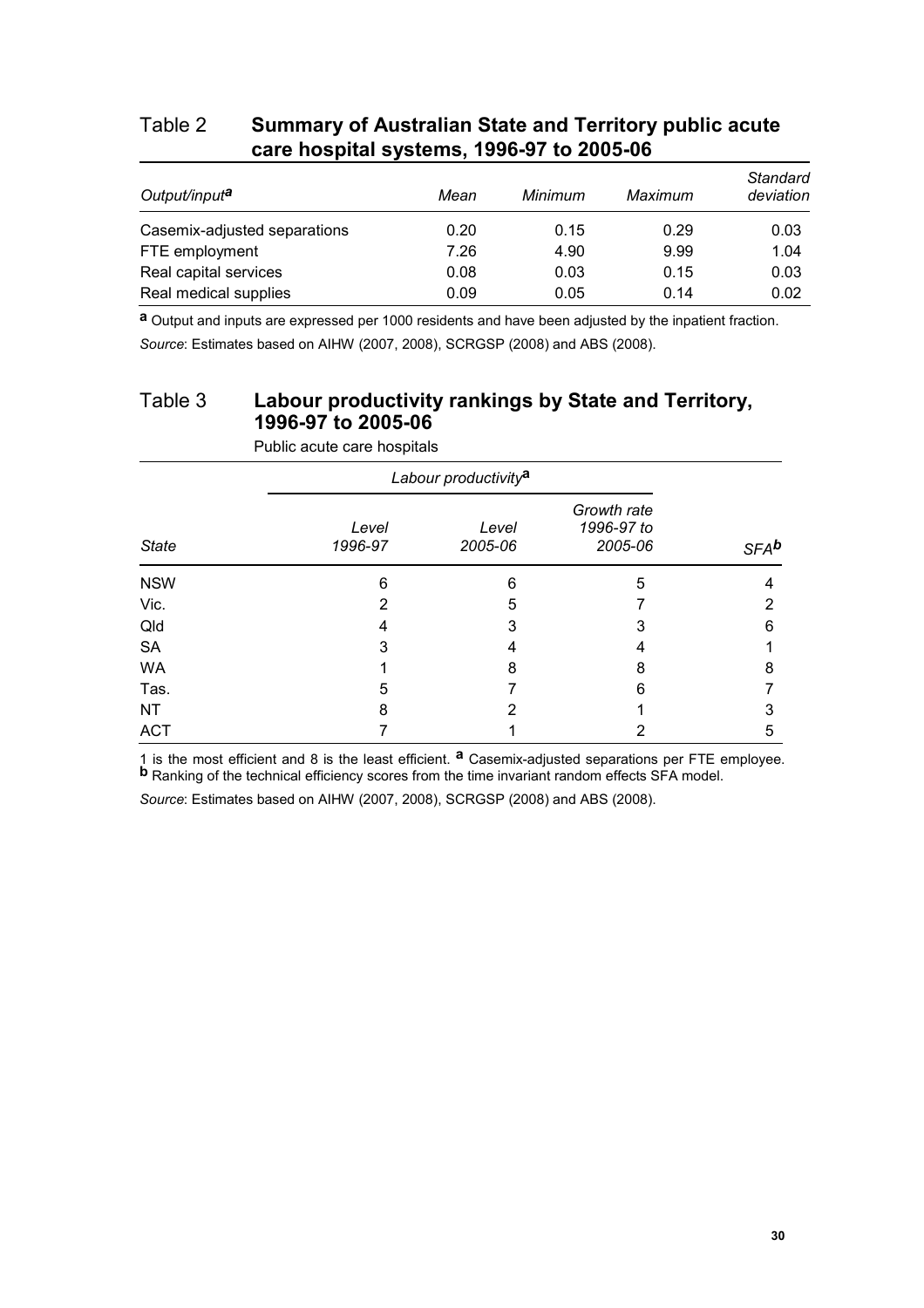# Table 4 **Estimated stochastic production function for State and Territory public hospital systems, 1996-97 to 2005-06**

|                     | Time invariant           |             | Time varying             |             |  |
|---------------------|--------------------------|-------------|--------------------------|-------------|--|
|                     | Coefficient <sup>a</sup> | z-statistic | Coefficient <sup>a</sup> | z-statistic |  |
| Constant            | $-1.44***$               | $-9.54$     | $-1.38***$               | $-3.73$     |  |
| Labour              | $0.27***$                | 3.85        | 0.26                     | 1.11        |  |
| Capital             | $0.05*$                  | 1.75        | 0.04                     | 1.36        |  |
| Medical supplies    | $0.19***$                | 4.16        | $0.22***$                | 3.08        |  |
| No. of observations | 80                       |             | 80                       |             |  |
| Maximum likelihood  | 125.42                   |             | 126.02                   |             |  |

Random effects SFA models

\*\*\* significant at 1 per cent. \*\* significant at 5 per cent. \* significant at 10 per cent. <sup>a</sup> As the variables included do not cover all of the inputs used, the sum of the estimated coefficients should not be interpreted as an indication of increasing, constant or decreasing returns to scale in the provision of health services by public hospitals.

*Source*: Estimates based on AIHW (2007, 2008), SCRGSP (2008) and ABS (2008).

#### Table 5 **Implied inefficiency gaps by state, 1996-97 to 2005-06**

Time invariant random effects SFA model

|                            | NSW | Vic. | Qld. | SA WA Tas. |  | NT ACT                                               | Ave |
|----------------------------|-----|------|------|------------|--|------------------------------------------------------|-----|
| Technical efficiency score |     |      |      |            |  | 0.89  0.97  0.84  0.99  0.82  0.83  0.97  0.86  0.90 |     |
| Implied inefficiency gap   | 12% |      |      |            |  | 3% 19% 1% 21% 21% 3% 16% 12%                         |     |

*Source*: Estimates based on AIHW (2007, 2008), SCRGSP (2008) and ABS (2008).

#### Table 6 **Implied inefficiency gaps by State and year, 1996-97 to 2005-06**

Time varying random effects SFA model

| Year    | <b>NSW</b> | Vic. | QLD | SА    | WA  | Tas. | ΝT | ACT | Ave |
|---------|------------|------|-----|-------|-----|------|----|-----|-----|
| 1996-97 | 11%        | 3%   | 18% | 1%    | 20% | 20%  | 3% | 15% | 11% |
| 1997-98 | 12%        | 3%   | 18% | 1%    | 20% | 20%  | 3% | 15% | 11% |
| 1998-99 | 12%        | 3%   | 18% | 1%    | 20% | 20%  | 3% | 15% | 12% |
| 1999-00 | 12%        | 3%   | 19% | $1\%$ | 21% | 21%  | 3% | 15% | 12% |
| 2000-01 | 12%        | 3%   | 19% | 1%    | 21% | 21%  | 3% | 16% | 12% |
| 2001-02 | 12%        | 3%   | 19% | 1%    | 21% | 21%  | 3% | 16% | 12% |
| 2002-03 | 13%        | 3%   | 20% | 1%    | 22% | 22%  | 3% | 16% | 12% |
| 2003-04 | 13%        | 3%   | 20% | 1%    | 22% | 22%  | 3% | 17% | 13% |
| 2004-05 | 13%        | 3%   | 20% | 1%    | 23% | 23%  | 3% | 17% | 13% |
| 2005-06 | 13%        | 3%   | 21% | 1%    | 23% | 23%  | 3% | 17% | 13% |
| Average | 12%        | 3%   | 19% | 1%    | 21% | 21%  | 3% | 16% | 12% |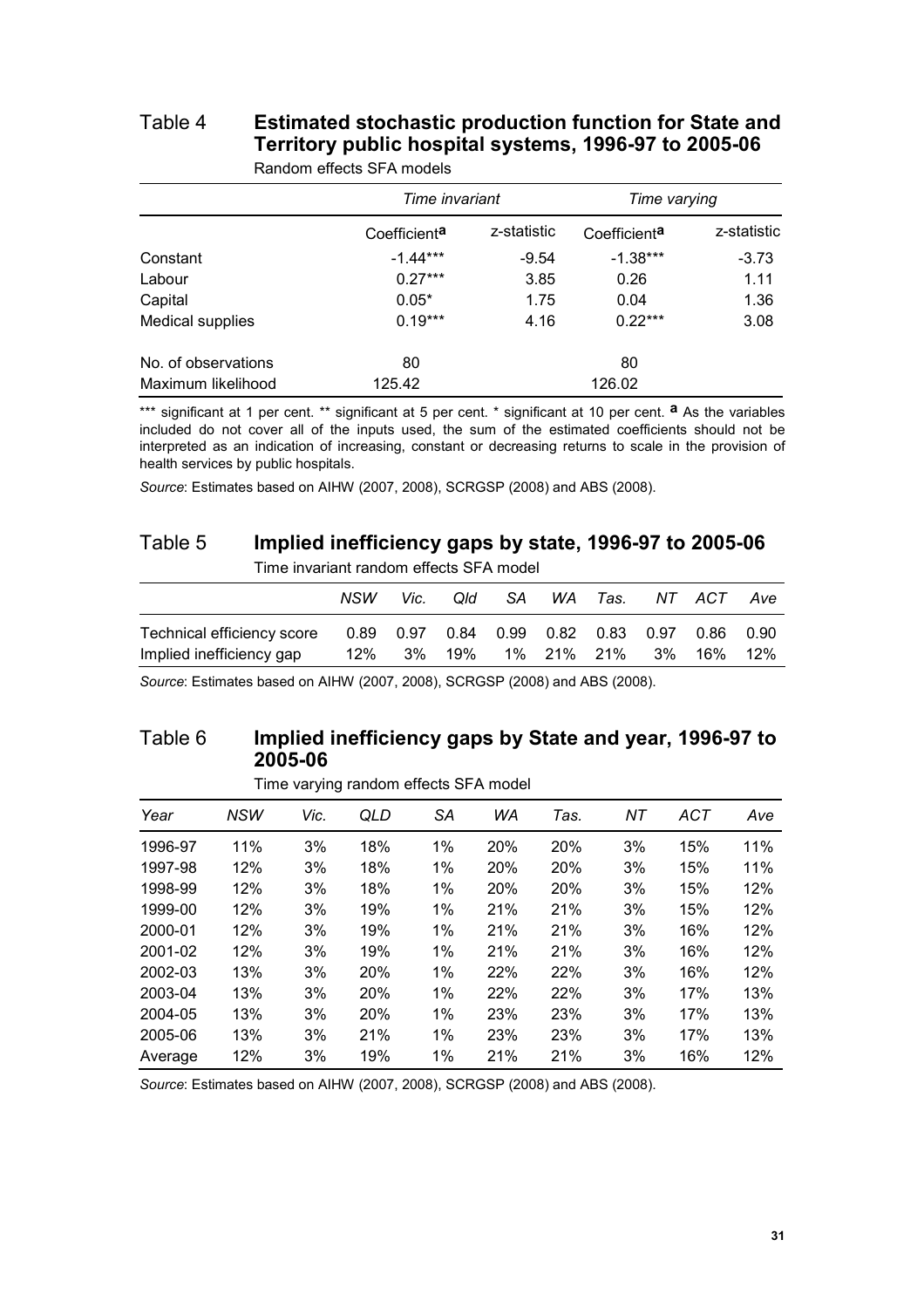# Table 7 **Estimated stochastic production function for State and Territory public hospital systems, 1996-97 to 2005-06**

|                        | Time invariant           |             | Time varying             |             |  |
|------------------------|--------------------------|-------------|--------------------------|-------------|--|
|                        | Coefficient <sup>a</sup> | t-statistic | Coefficient <sup>a</sup> | z-statistic |  |
| Labour                 | $0.23***$                | 3.45        | $0.36***$                | 25.43       |  |
| Capital                | 0.04                     | 1.57        | 0.02                     | 1.53        |  |
| Medical supplies       | $0.21***$                | 6.14        | $0.19***$                | 6.13        |  |
| No. of observations    | 80                       |             | 80                       |             |  |
| AIC/Maximum likelihood | $-6.14$                  |             | 107.93                   |             |  |

Fixed effects SFA models

\*\*\* significant at 1 per cent. \*\* significant at 5 per cent. \* significant at 10 per cent. <sup>a</sup> As the variables included do not cover all of the inputs used, the sum of the estimated coefficients should not be interpreted as an indication of increasing, constant or decreasing returns to scale in the provision of health services by public hospitals.

*Source*: Estimates based on AIHW (2007, 2008), SCRGSP (2008) and ABS (2008).

#### Table 8 **Implied inefficiency gaps by state, 1996-97 to 2005-06**

Time invariant fixed effects SFA model**a**

|                            | NSW      | Vic. | Qld    | SA – |  | WA Tas. NT ACT                                       | Ave |
|----------------------------|----------|------|--------|------|--|------------------------------------------------------|-----|
| Technical efficiency score |          |      |        |      |  | 0.89  0.97  0.84  1.00  0.82  0.82  0.98  0.86  0.90 |     |
| Implied inefficiency gap   | $13\%$ . |      | 3% 20% |      |  | 0% 22% 22% 3% 17% 12%                                |     |

**a** Using casemix-adjusted separations as output.